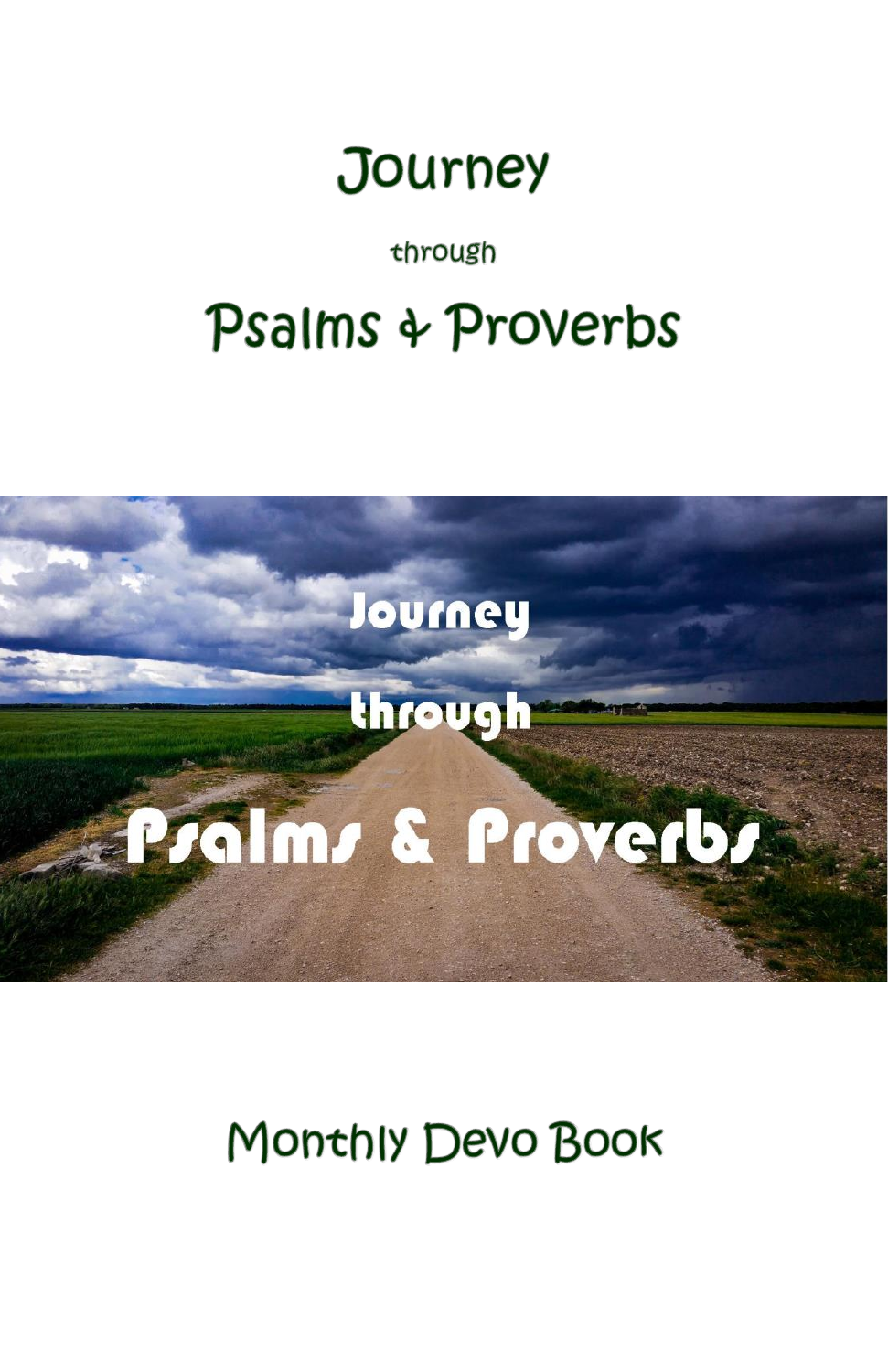#### **Instructions**

- **1. Read one Psalm and one Proverb every day to match the day of the month.**
	- So, if it is the  $27<sup>th</sup>$ , then, read Psalm chapter 27 and Proverbs chapter 27.
	- OR if you want to read through it for a few months, read the next Psalm listed for that day of the month and the Proverb listed.
- **2. Then, write down you answers to these 3 questions:**
	- God, based on the truth of Your Word, what do You want me to know?
	- God, based on the truth of Your Word, what do You want me to do?
	- God, based on the truth of Your Word, what is Your purpose for me today?

## **3. Then, if you want to pray some too, pray in the PATA order:**

**P**RAISE God for Who He IS.

**A**DMIT to God the wrong things you have done and ask for His forgiveness and help to change.

**T**HANK God for the things He has DONE for you.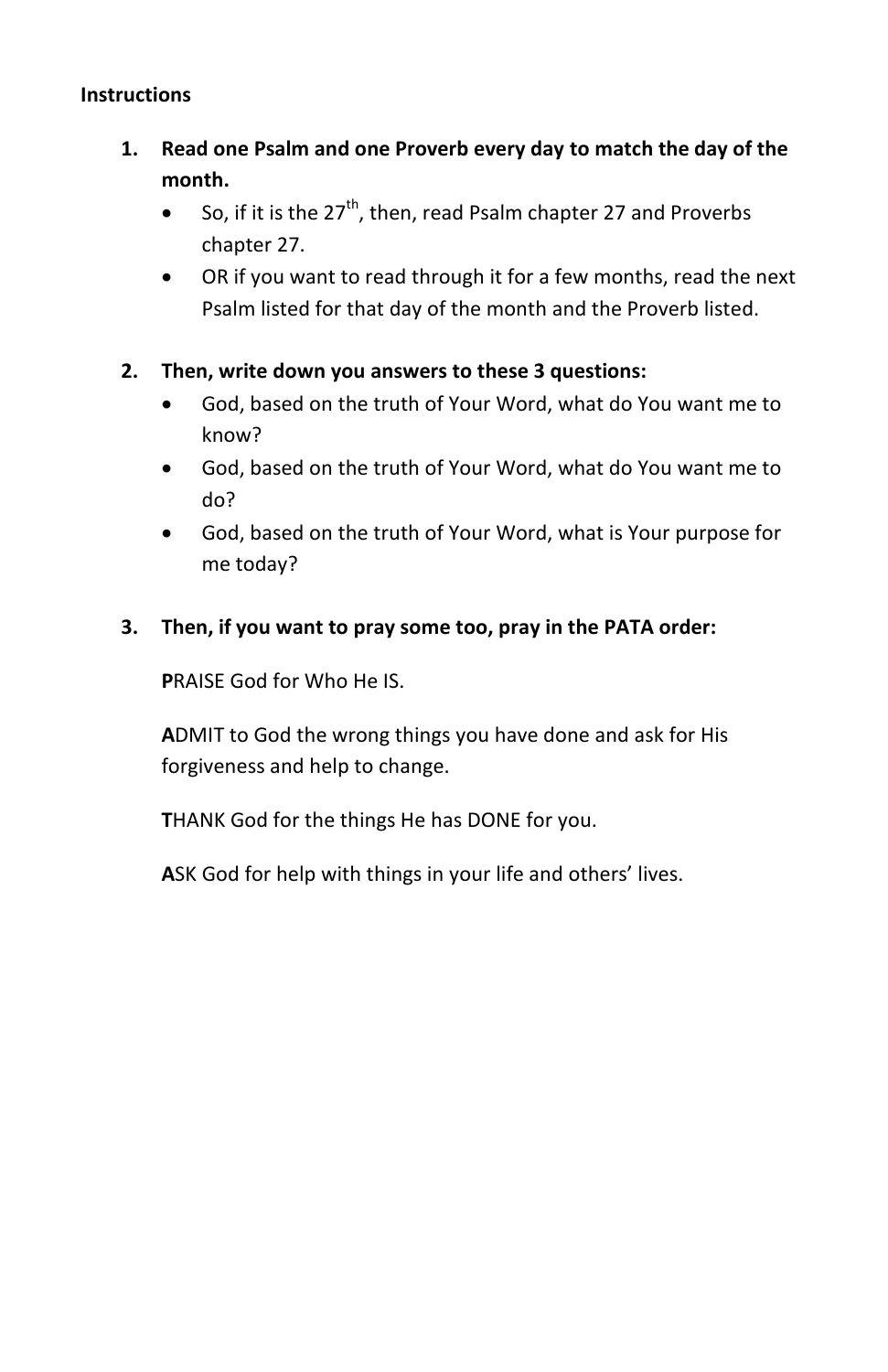## **Day 1: Psalm 1 (or 32, 63, 94, 125) & Proverbs 1**

- **1. Read the Psalm and Proverb listed above.**
- **2. Then, write down you answers to these 3 questions:**
	- God, based on the truth of Your Word, what do You want me to know?
	- God, based on the truth of Your Word, what do You want me to do?
	- God, based on the truth of Your Word, what is Your purpose for me today?
- **3. Then, if you want to pray some more, pray in the PATA order:**

**P**RAISE God for Who He IS.

**A**DMIT to God the wrong things you have done and ask for His forgiveness and help to change.

**T**HANK God for the things He has DONE for you.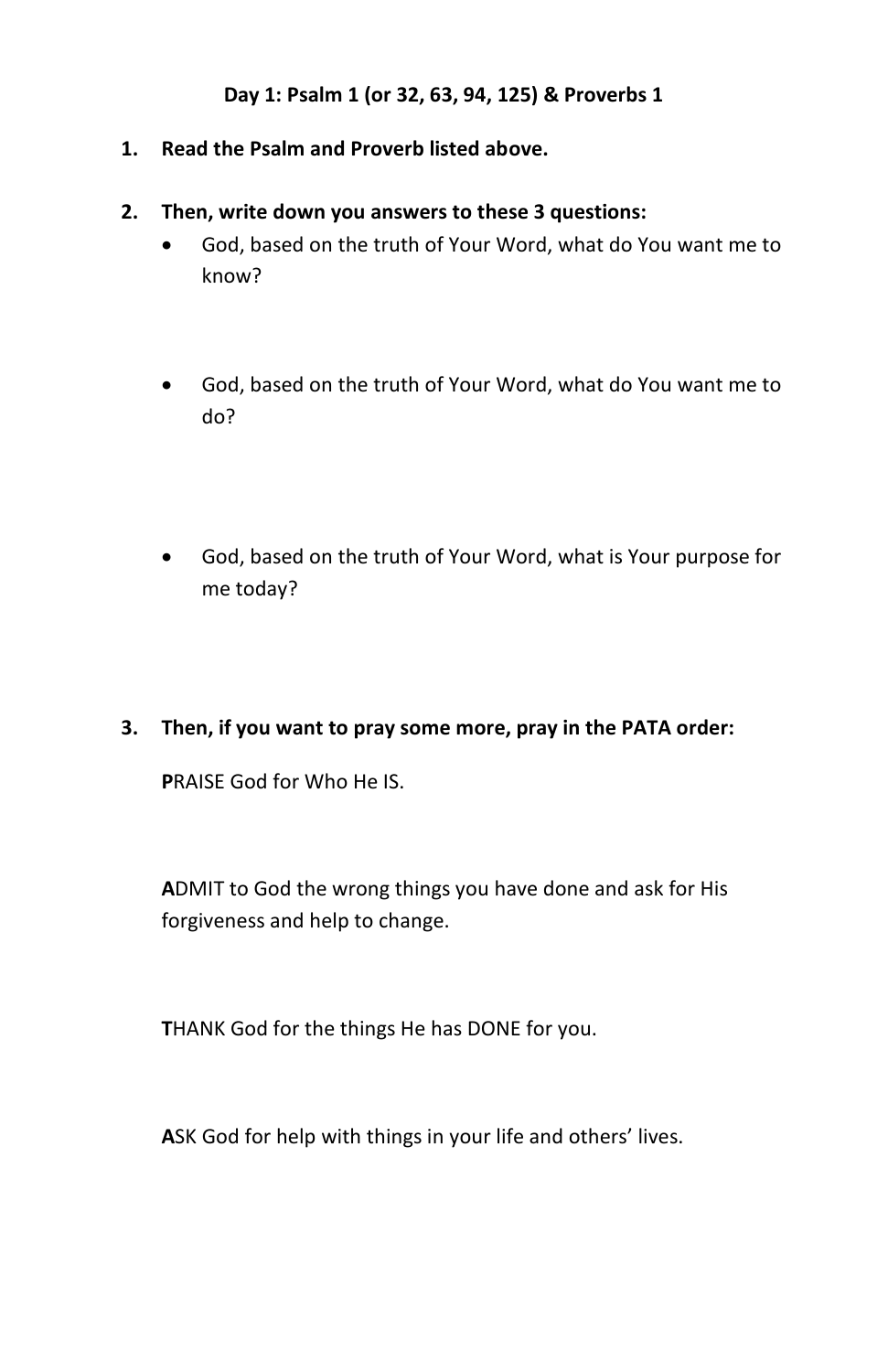#### **Day 2: Psalm 2 (or 2, 33, 64, 95, 126) & Proverbs 2**

- **1. Read the Psalm and Proverb listed above.**
- **2. Then, write down you answers to these 3 questions:**
	- God, based on the truth of Your Word, what do You want me to know?
	- God, based on the truth of Your Word, what do You want me to do?
	- God, based on the truth of Your Word, what is Your purpose for me today?
- **3. Then, if you want to pray some more, pray in the PATA order:**

**P**RAISE God for Who He IS.

**A**DMIT to God the wrong things you have done and ask for His forgiveness and help to change.

**T**HANK God for the things He has DONE for you.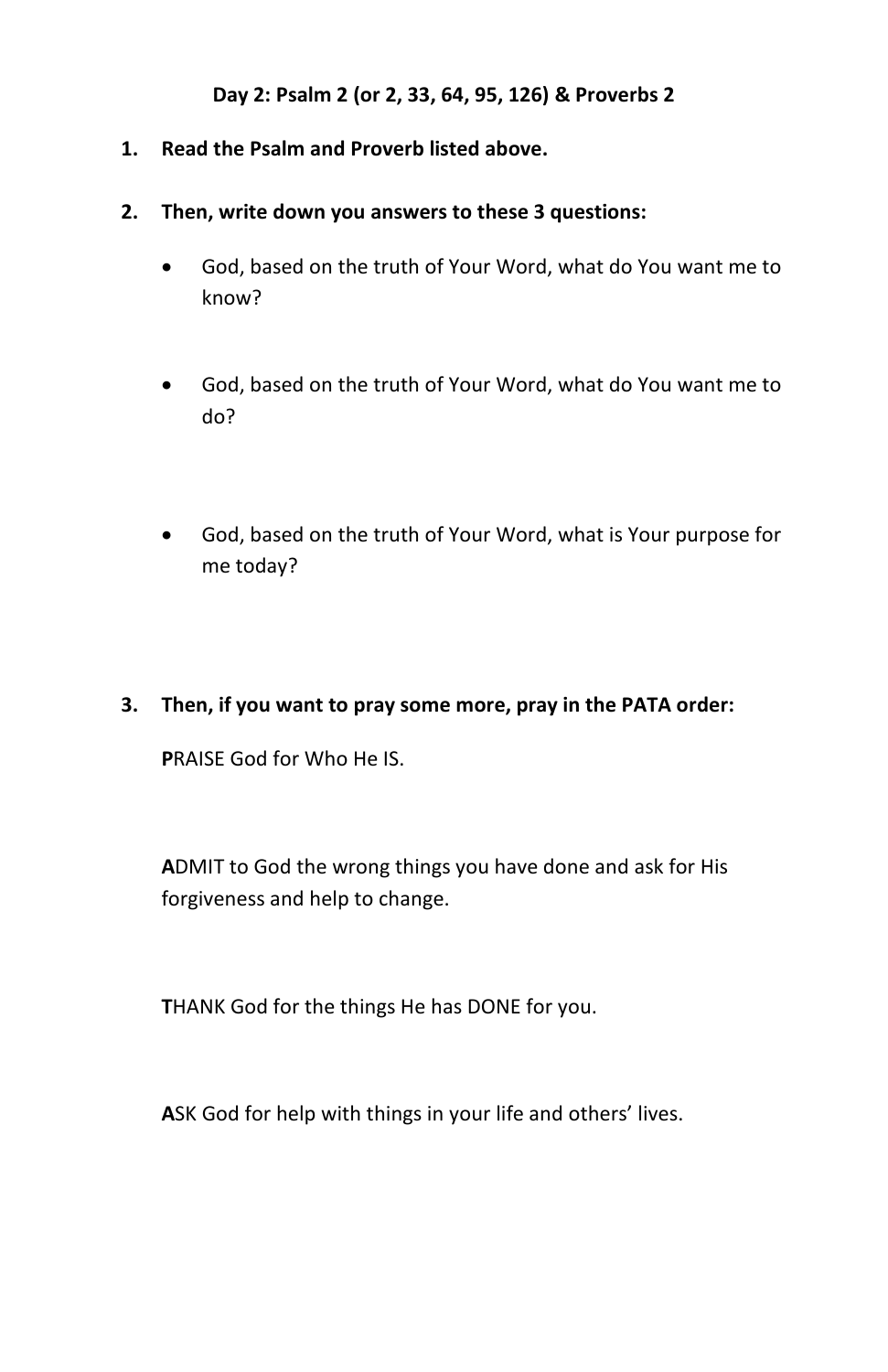## **Day 3: Psalm 3 (or 34, 65, 96, 127) & Proverbs 3**

- **1. Read the Psalm and Proverb listed above.**
- **2. Then, write down you answers to these 3 questions:**
	- God, based on the truth of Your Word, what do You want me to know?
	- God, based on the truth of Your Word, what do You want me to do?
	- God, based on the truth of Your Word, what is Your purpose for me today?
- **3. Then, if you want to pray some more, pray in the PATA order:**

**P**RAISE God for Who He IS.

**A**DMIT to God the wrong things you have done and ask for His forgiveness and help to change.

**T**HANK God for the things He has DONE for you.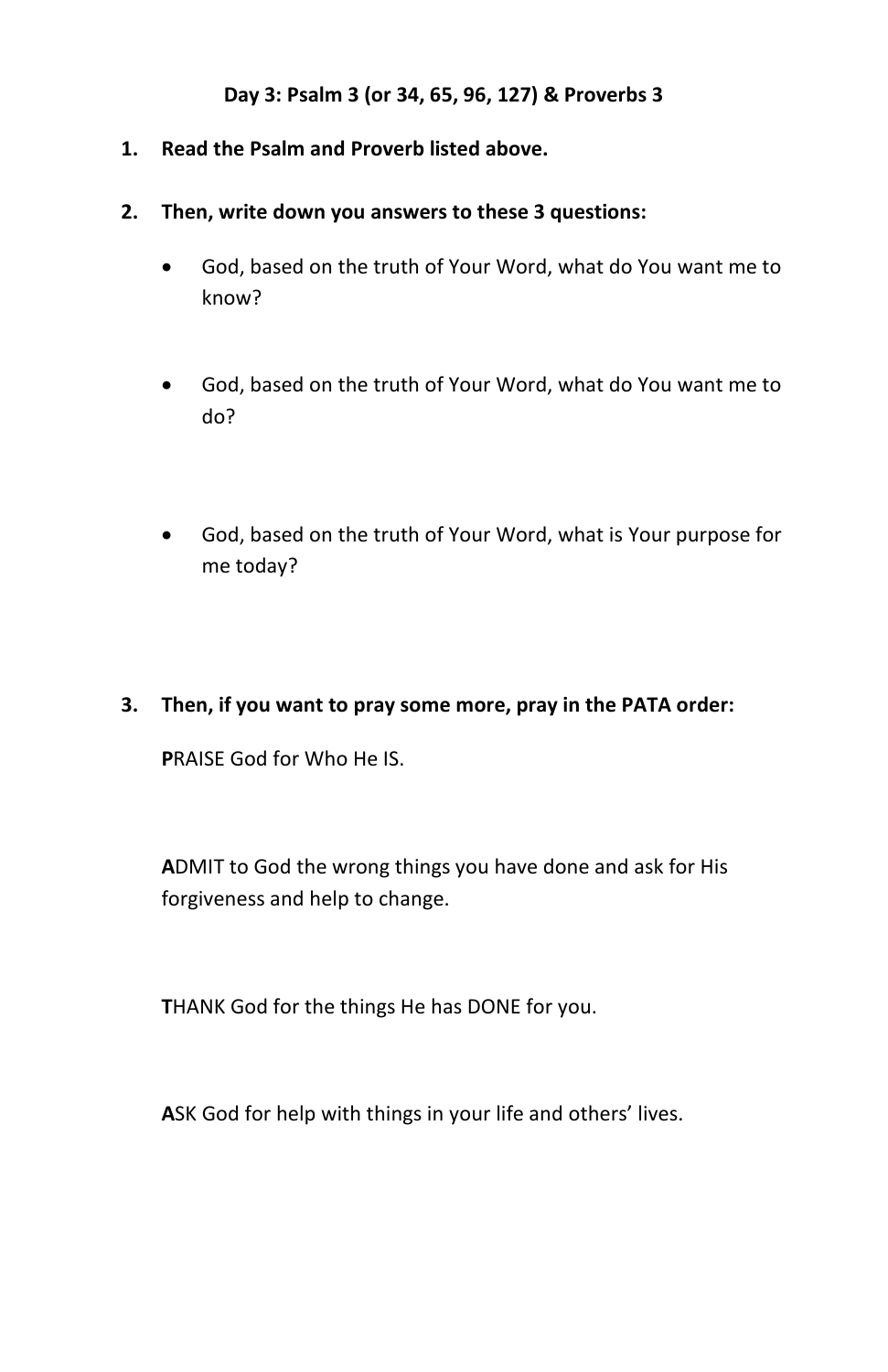## **Day 4: Psalm 4 (or 35, 66, 97, 128) & Proverbs 4**

- **1. Read the Psalm and Proverb listed above.**
- **2. Then, write down you answers to these 3 questions:**
	- God, based on the truth of Your Word, what do You want me to know?
	- God, based on the truth of Your Word, what do You want me to do?
	- God, based on the truth of Your Word, what is Your purpose for me today?
- **3. Then, if you want to pray some more, pray in the PATA order:**

**P**RAISE God for Who He IS.

**A**DMIT to God the wrong things you have done and ask for His forgiveness and help to change.

**T**HANK God for the things He has DONE for you.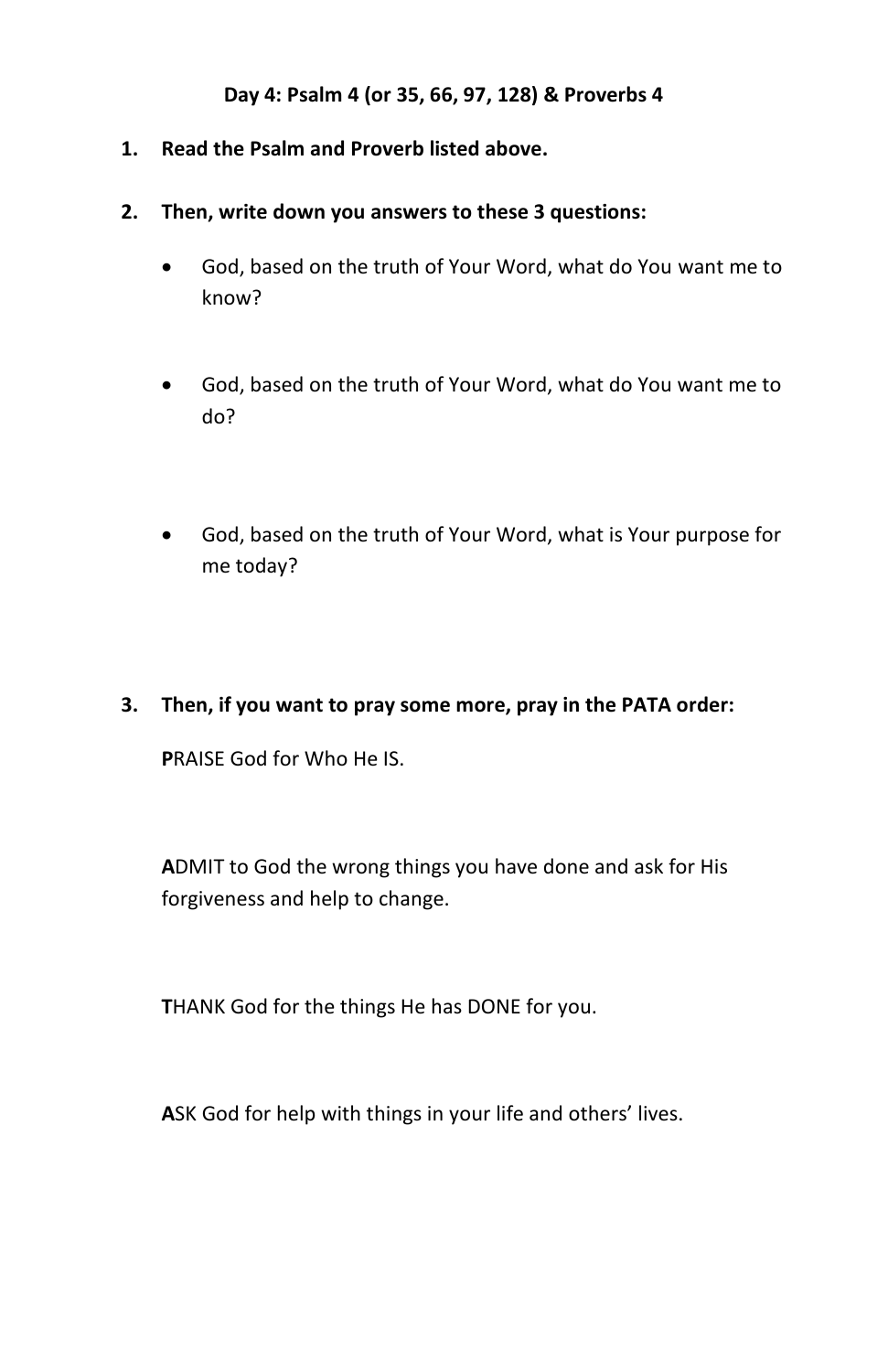## **Day 5: Psalm 5 (or 36, 67, 98, 129) & Proverbs 5**

- **1. Read the Psalm and Proverb listed above.**
- **2. Then, write down you answers to these 3 questions:**
	- God, based on the truth of Your Word, what do You want me to know?
	- God, based on the truth of Your Word, what do You want me to do?
	- God, based on the truth of Your Word, what is Your purpose for me today?
- **3. Then, if you want to pray some more, pray in the PATA order:**

**P**RAISE God for Who He IS.

**A**DMIT to God the wrong things you have done and ask for His forgiveness and help to change.

**T**HANK God for the things He has DONE for you.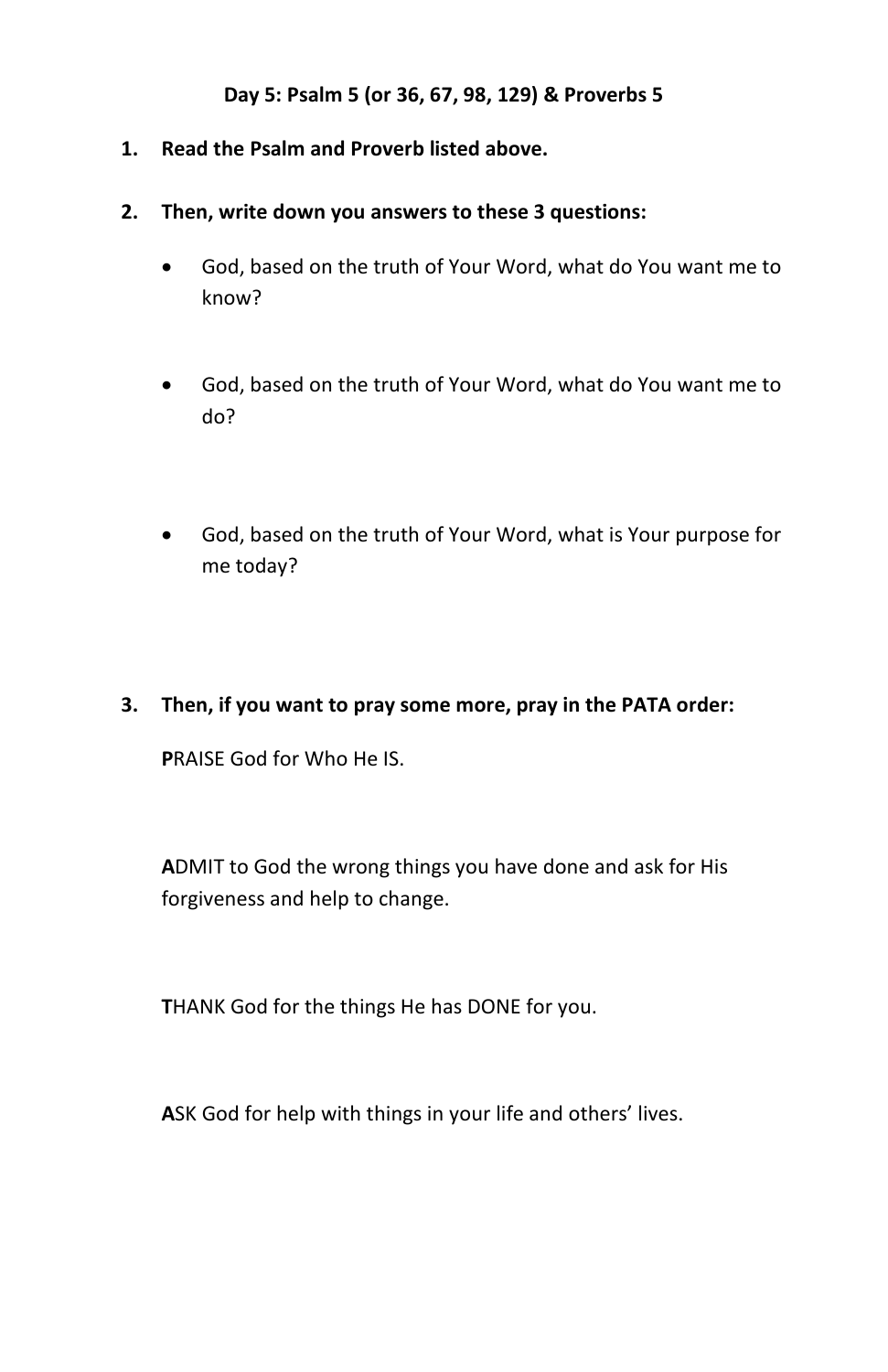## **Day 6: Psalm 6 (or 37, 68, 99, 130) & Proverbs 6**

- **1. Read the Psalm and Proverb listed above.**
- **2. Then, write down you answers to these 3 questions:**
	- God, based on the truth of Your Word, what do You want me to know?
	- God, based on the truth of Your Word, what do You want me to do?
	- God, based on the truth of Your Word, what is Your purpose for me today?
- **3. Then, if you want to pray some more, pray in the PATA order:**

**P**RAISE God for Who He IS.

**A**DMIT to God the wrong things you have done and ask for His forgiveness and help to change.

**T**HANK God for the things He has DONE for you.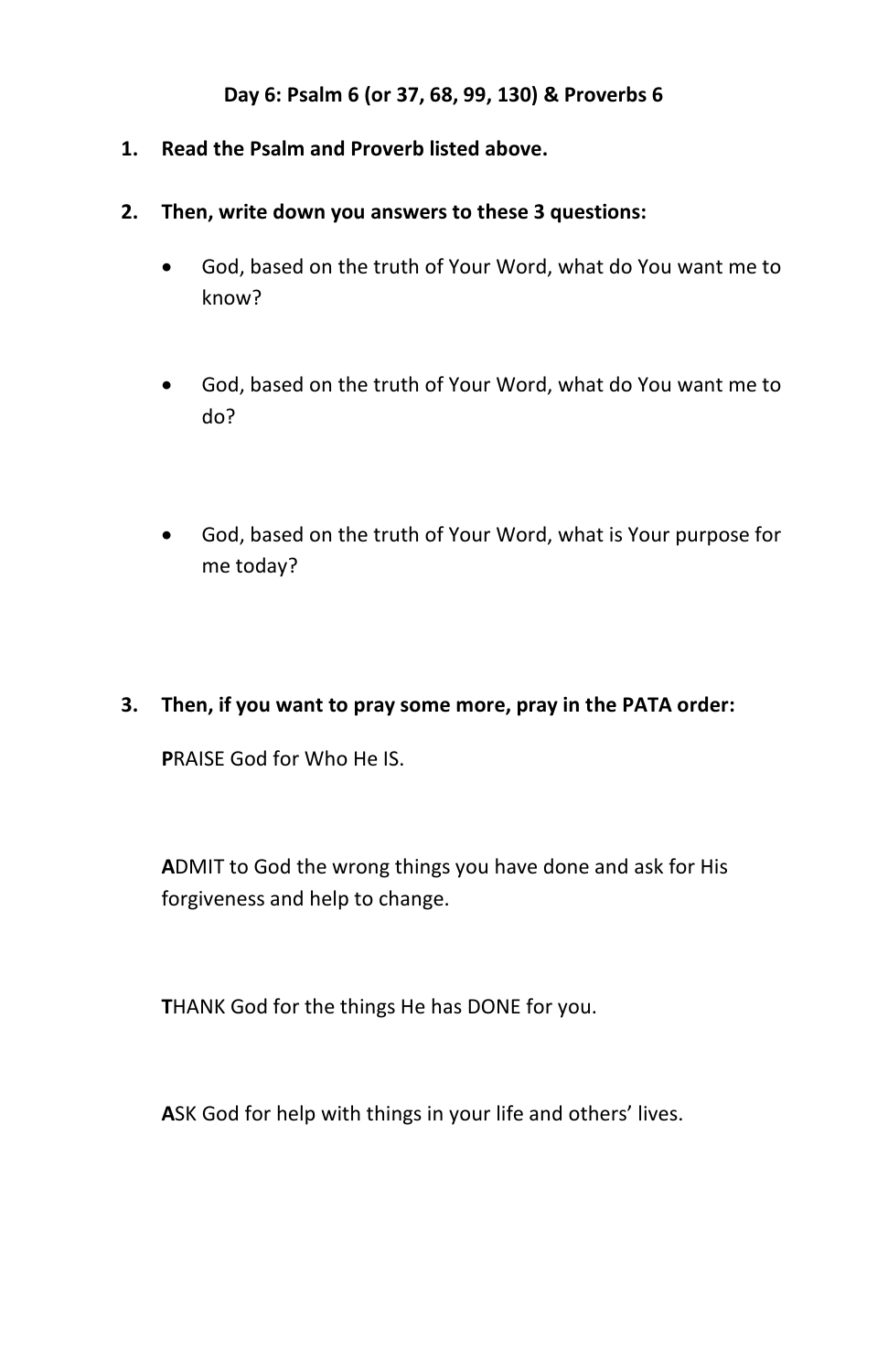## **Day 7: Psalm 7 (or 38, 69, 100, 131) & Proverbs 7**

- **1. Read the Psalm and Proverb listed above.**
- **2. Then, write down you answers to these 3 questions:**
	- God, based on the truth of Your Word, what do You want me to know?
	- God, based on the truth of Your Word, what do You want me to do?
	- God, based on the truth of Your Word, what is Your purpose for me today?
- **3. Then, if you want to pray some more, pray in the PATA order:**

**P**RAISE God for Who He IS.

**A**DMIT to God the wrong things you have done and ask for His forgiveness and help to change.

**T**HANK God for the things He has DONE for you.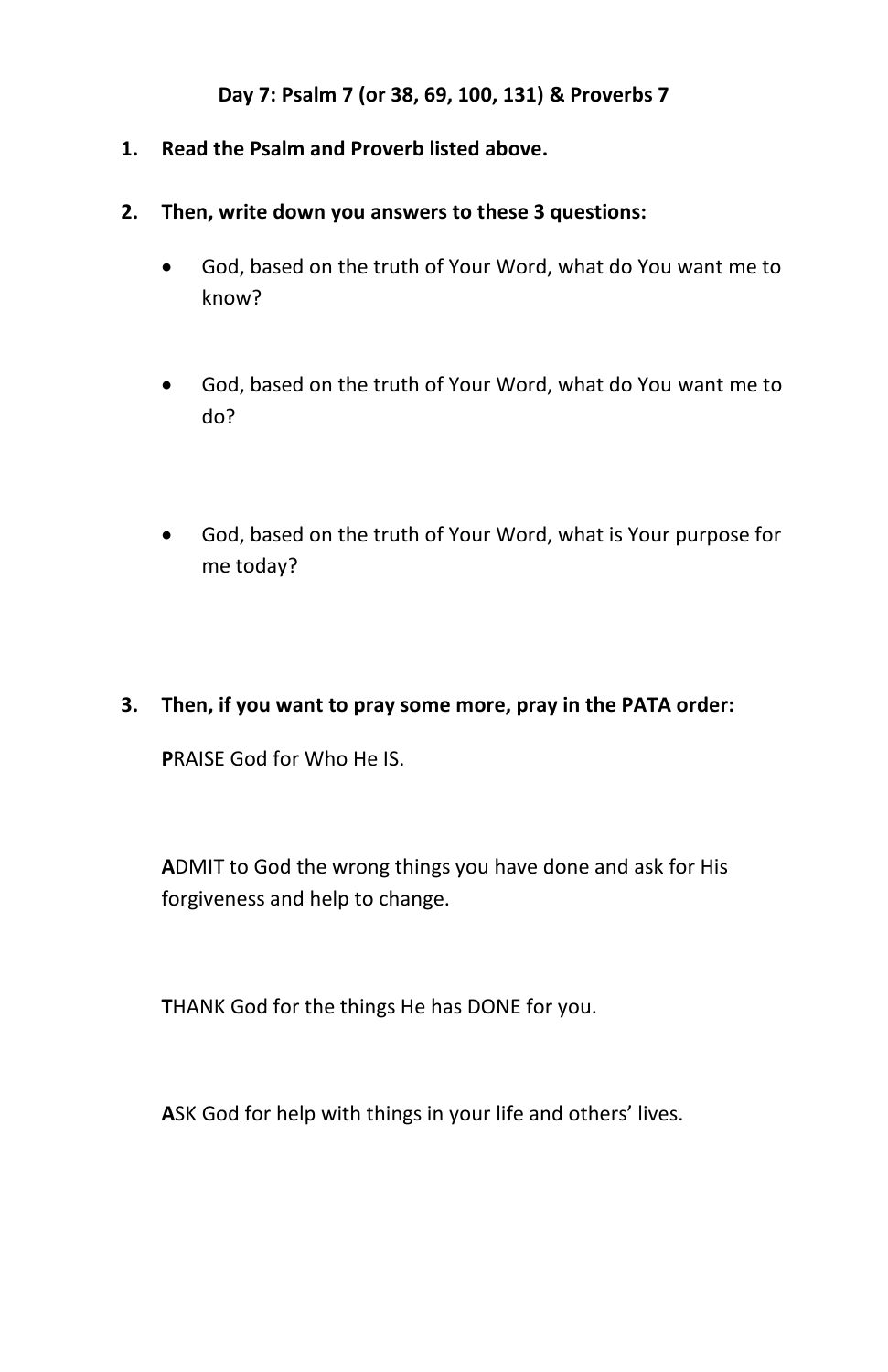## **Day 8: Psalm 8 (or 39, 70, 101, 132) & Proverbs 8**

- **1. Read the Psalm and Proverb listed above.**
- **2. Then, write down you answers to these 3 questions:**
	- God, based on the truth of Your Word, what do You want me to know?
	- God, based on the truth of Your Word, what do You want me to do?
	- God, based on the truth of Your Word, what is Your purpose for me today?
- **3. Then, if you want to pray some more, pray in the PATA order:**

**P**RAISE God for Who He IS.

**A**DMIT to God the wrong things you have done and ask for His forgiveness and help to change.

**T**HANK God for the things He has DONE for you.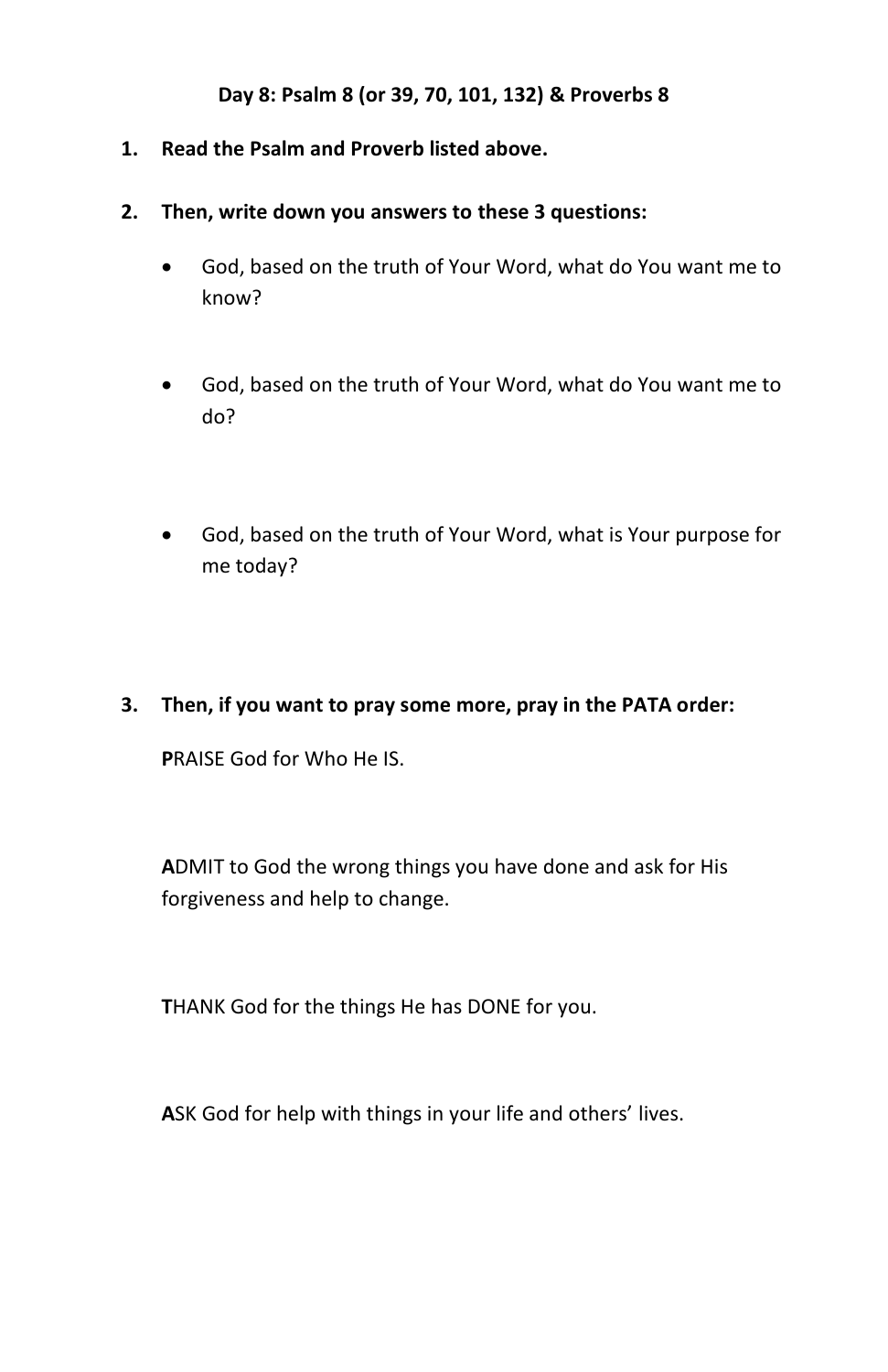## **Day 9: Psalm 9 (or 40, 71, 102, 133) & Proverbs 9**

- **1. Read the Psalm and Proverb listed above.**
- **2. Then, write down you answers to these 3 questions:**
	- God, based on the truth of Your Word, what do You want me to know?
	- God, based on the truth of Your Word, what do You want me to do?
	- God, based on the truth of Your Word, what is Your purpose for me today?
- **3. Then, if you want to pray some more, pray in the PATA order:**

**P**RAISE God for Who He IS.

**A**DMIT to God the wrong things you have done and ask for His forgiveness and help to change.

**T**HANK God for the things He has DONE for you.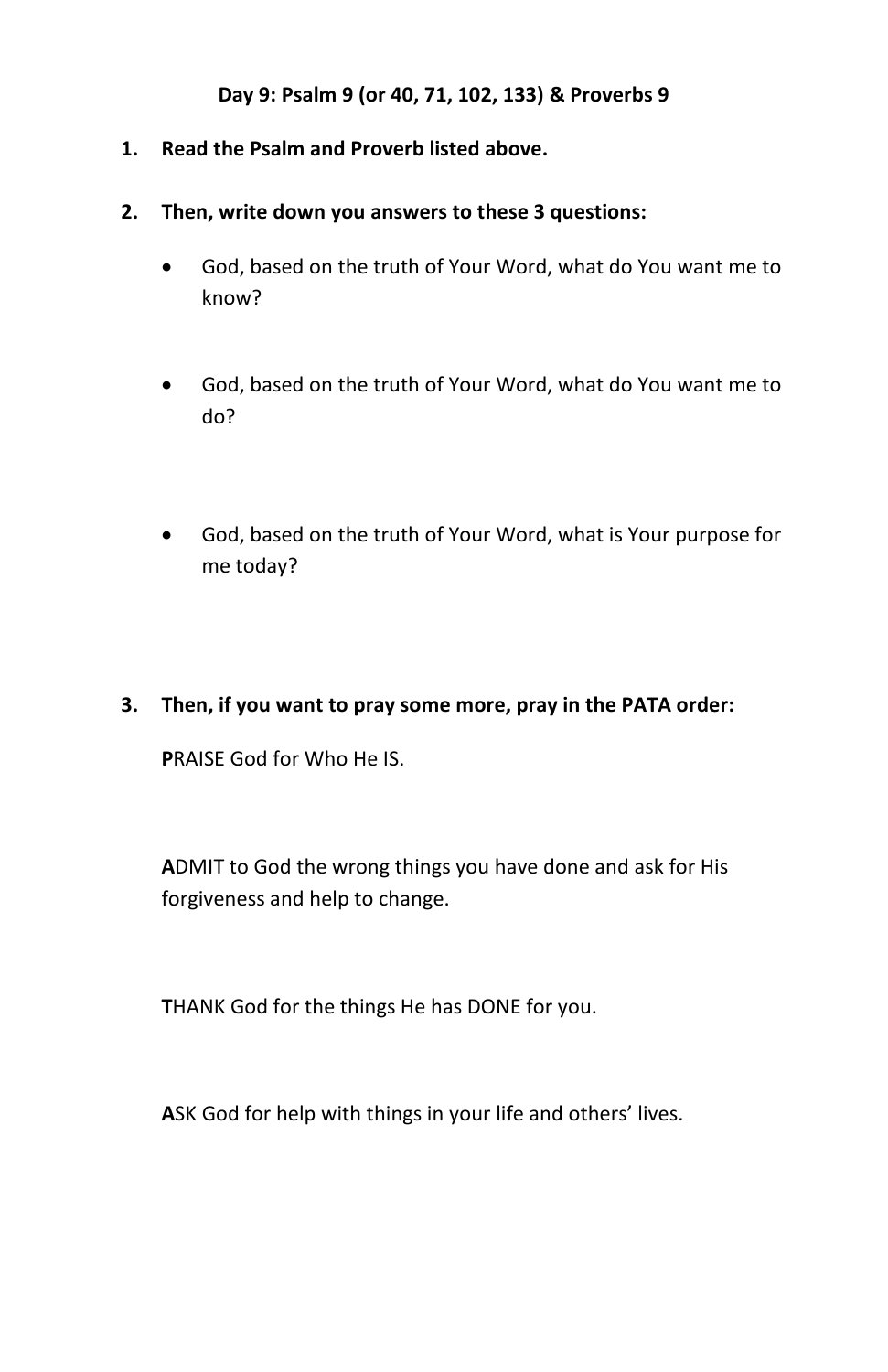#### **Day 10: Psalm 10 (or 41, 72, 103, 134) & Proverbs 10**

- **1. Read the Psalm and Proverb listed above.**
- **2. Then, write down you answers to these 3 questions:**
	- God, based on the truth of Your Word, what do You want me to know?
	- God, based on the truth of Your Word, what do You want me to do?
	- God, based on the truth of Your Word, what is Your purpose for me today?
- **3. Then, if you want to pray some more, pray in the PATA order:**

**P**RAISE God for Who He IS.

**A**DMIT to God the wrong things you have done and ask for His forgiveness and help to change.

**T**HANK God for the things He has DONE for you.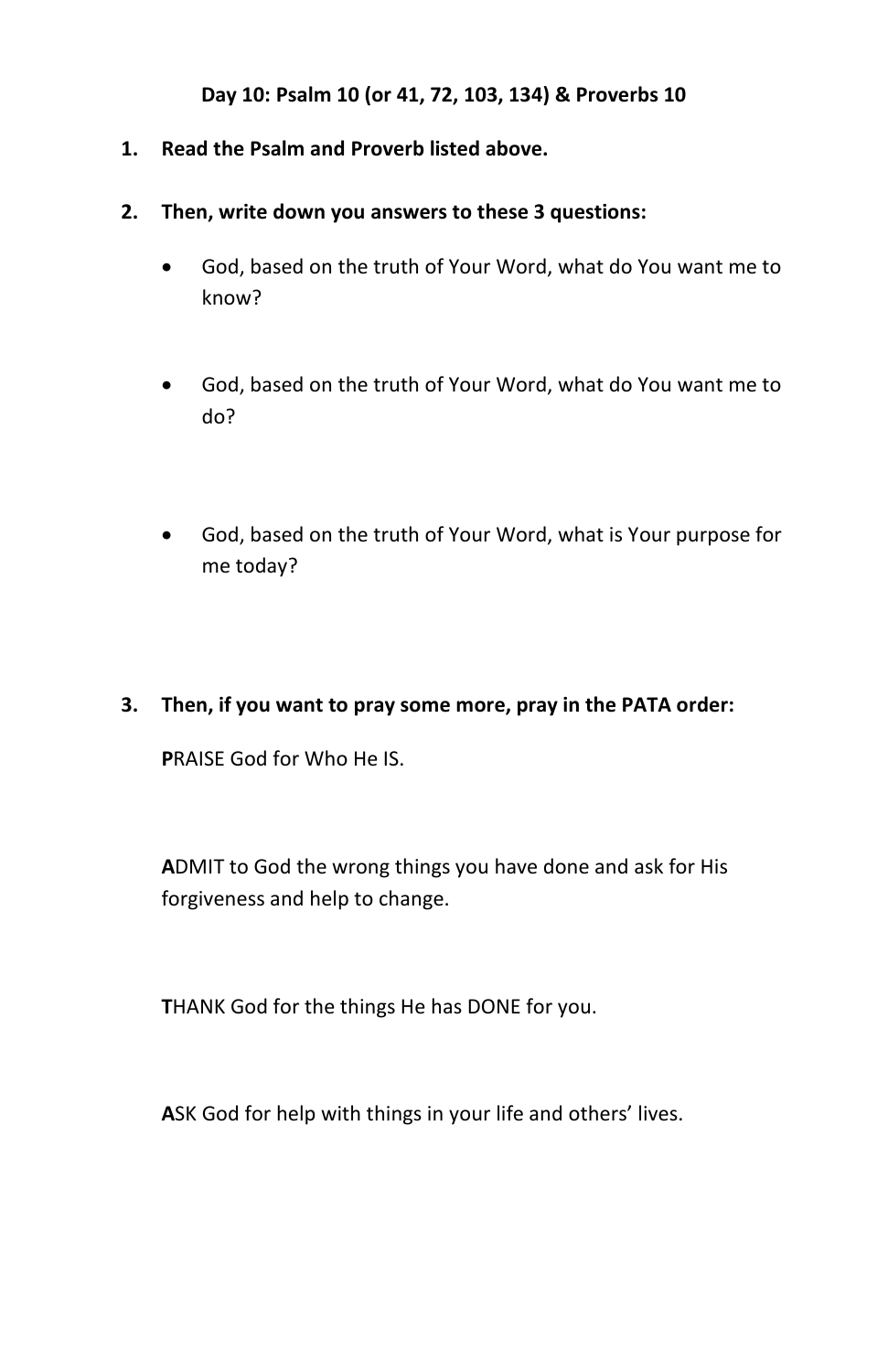#### **Day 11: Psalm 11 (or 42, 73, 104, 135) & Proverbs 11**

- **1. Read the Psalm and Proverb listed above.**
- **2. Then, write down you answers to these 3 questions:**
	- God, based on the truth of Your Word, what do You want me to know?
	- God, based on the truth of Your Word, what do You want me to do?
	- God, based on the truth of Your Word, what is Your purpose for me today?
- **3. Then, if you want to pray some more, pray in the PATA order:**

**P**RAISE God for Who He IS.

**A**DMIT to God the wrong things you have done and ask for His forgiveness and help to change.

**T**HANK God for the things He has DONE for you.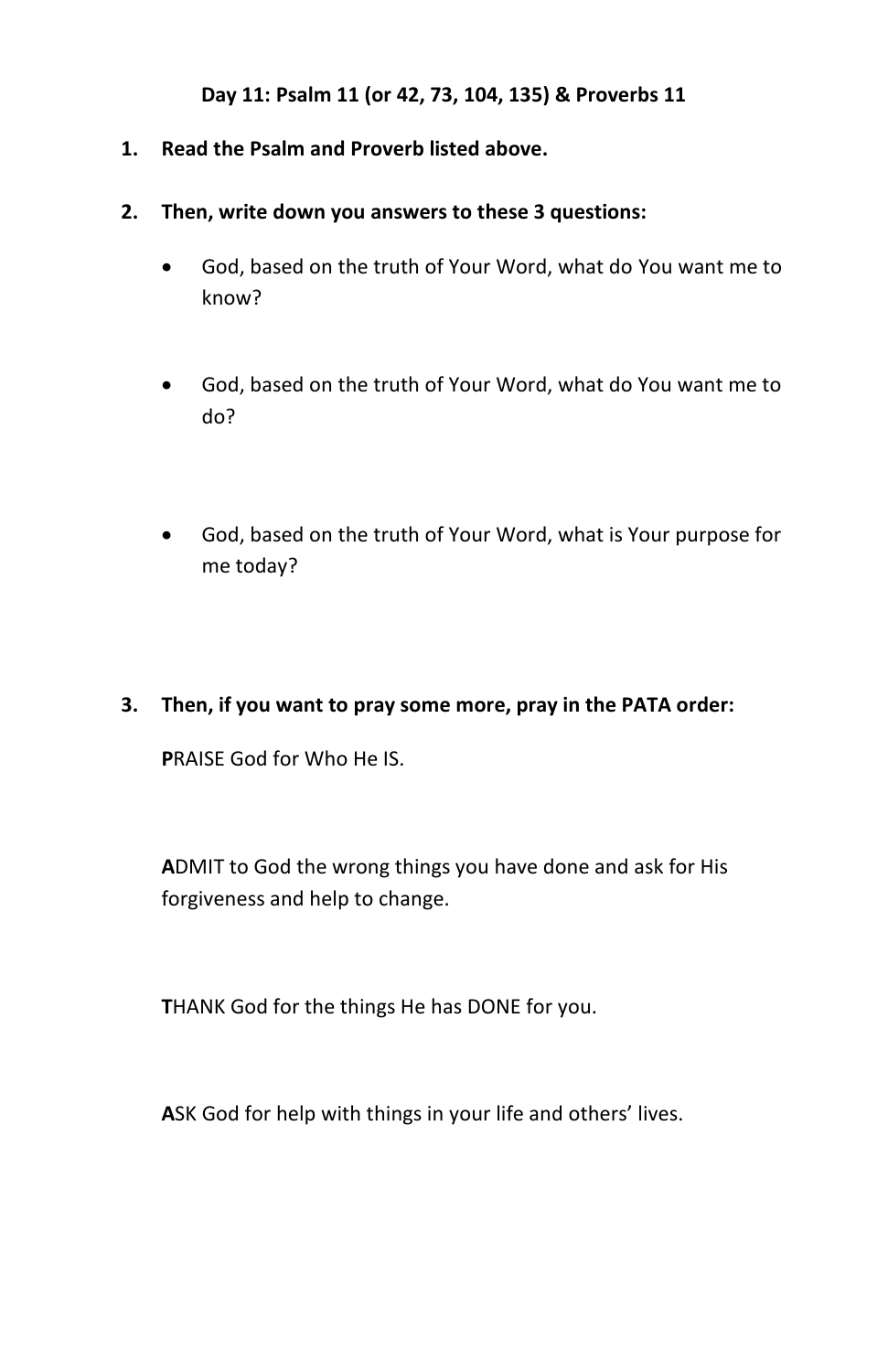#### **Day 12: Psalm 12 (or 43, 74, 105, 136) & Proverbs 12**

- **1. Read the Psalm and Proverb listed above.**
- **2. Then, write down you answers to these 3 questions:**
	- God, based on the truth of Your Word, what do You want me to know?
	- God, based on the truth of Your Word, what do You want me to do?
	- God, based on the truth of Your Word, what is Your purpose for me today?
- **3. Then, if you want to pray some more, pray in the PATA order:**

**P**RAISE God for Who He IS.

**A**DMIT to God the wrong things you have done and ask for His forgiveness and help to change.

**T**HANK God for the things He has DONE for you.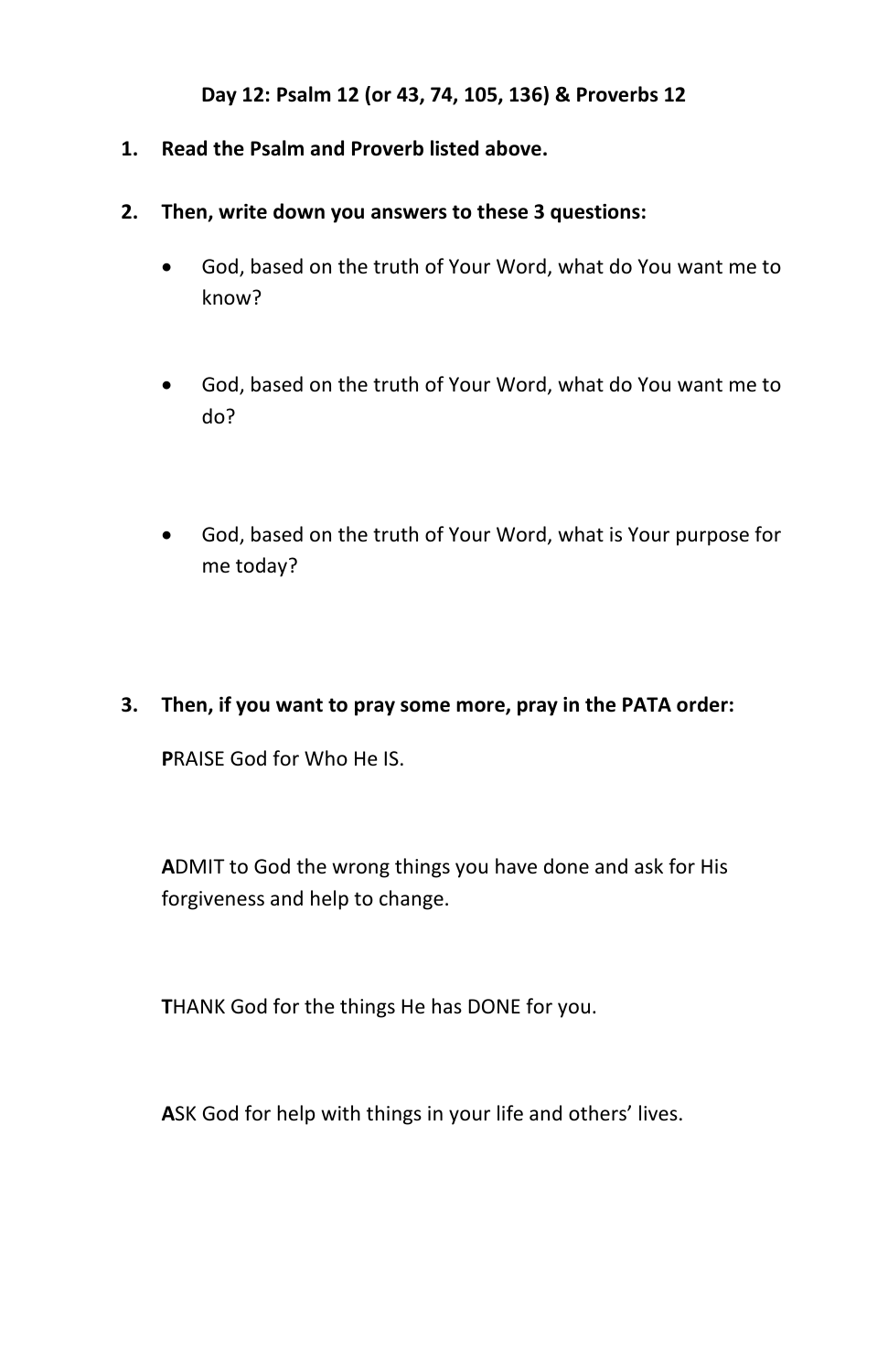#### **Day 13: Psalm 13 (or 44, 75, 106, 137) & Proverbs 13**

- **1. Read the Psalm and Proverb listed above.**
- **2. Then, write down you answers to these 3 questions:**
	- God, based on the truth of Your Word, what do You want me to know?
	- God, based on the truth of Your Word, what do You want me to do?
	- God, based on the truth of Your Word, what is Your purpose for me today?
- **3. Then, if you want to pray some more, pray in the PATA order:**

**P**RAISE God for Who He IS.

**A**DMIT to God the wrong things you have done and ask for His forgiveness and help to change.

**T**HANK God for the things He has DONE for you.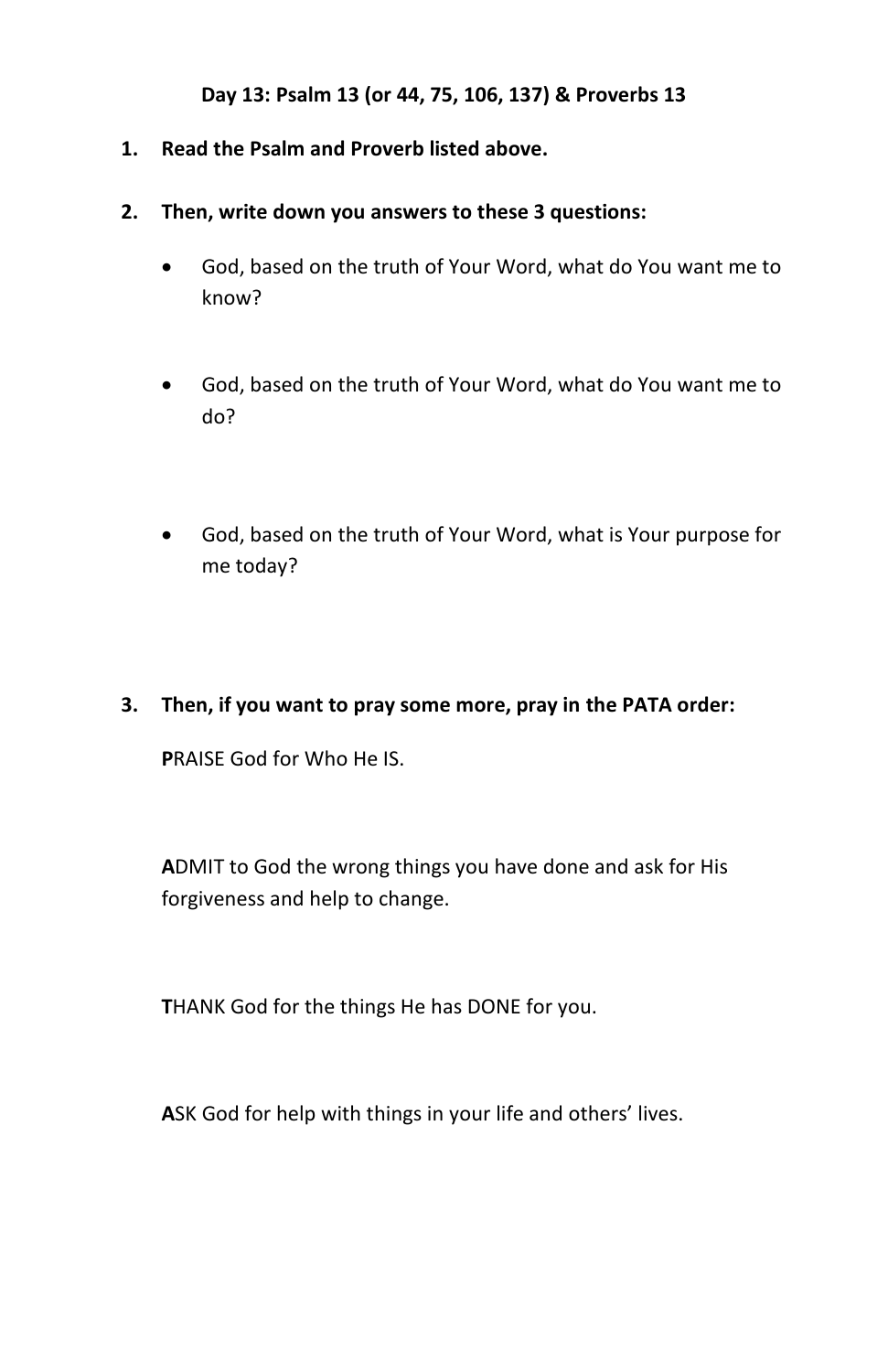#### **Day 14: Psalm 14 (or 45, 76, 107, 138) & Proverbs 14**

- **1. Read the Psalm and Proverb listed above.**
- **2. Then, write down you answers to these 3 questions:**
	- God, based on the truth of Your Word, what do You want me to know?
	- God, based on the truth of Your Word, what do You want me to do?
	- God, based on the truth of Your Word, what is Your purpose for me today?
- **3. Then, if you want to pray some more, pray in the PATA order:**

**P**RAISE God for Who He IS.

**A**DMIT to God the wrong things you have done and ask for His forgiveness and help to change.

**T**HANK God for the things He has DONE for you.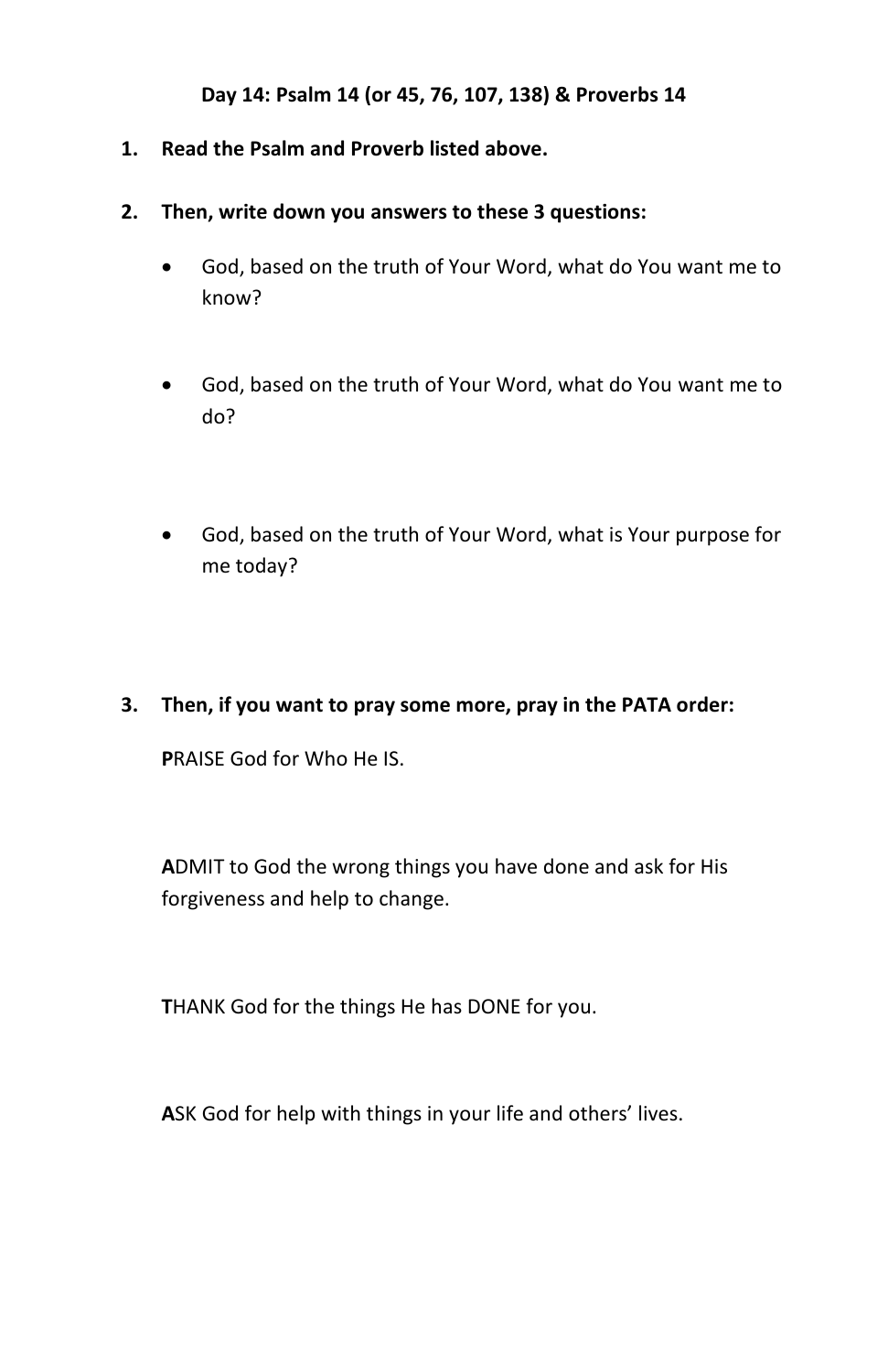#### **Day 15: Psalm 15 (or 46, 77, 108, 139) & Proverbs 15**

- **1. Read the Psalm and Proverb listed above.**
- **2. Then, write down you answers to these 3 questions:**
	- God, based on the truth of Your Word, what do You want me to know?
	- God, based on the truth of Your Word, what do You want me to do?
	- God, based on the truth of Your Word, what is Your purpose for me today?
- **3. Then, if you want to pray some more, pray in the PATA order:**

**P**RAISE God for Who He IS.

**A**DMIT to God the wrong things you have done and ask for His forgiveness and help to change.

**T**HANK God for the things He has DONE for you.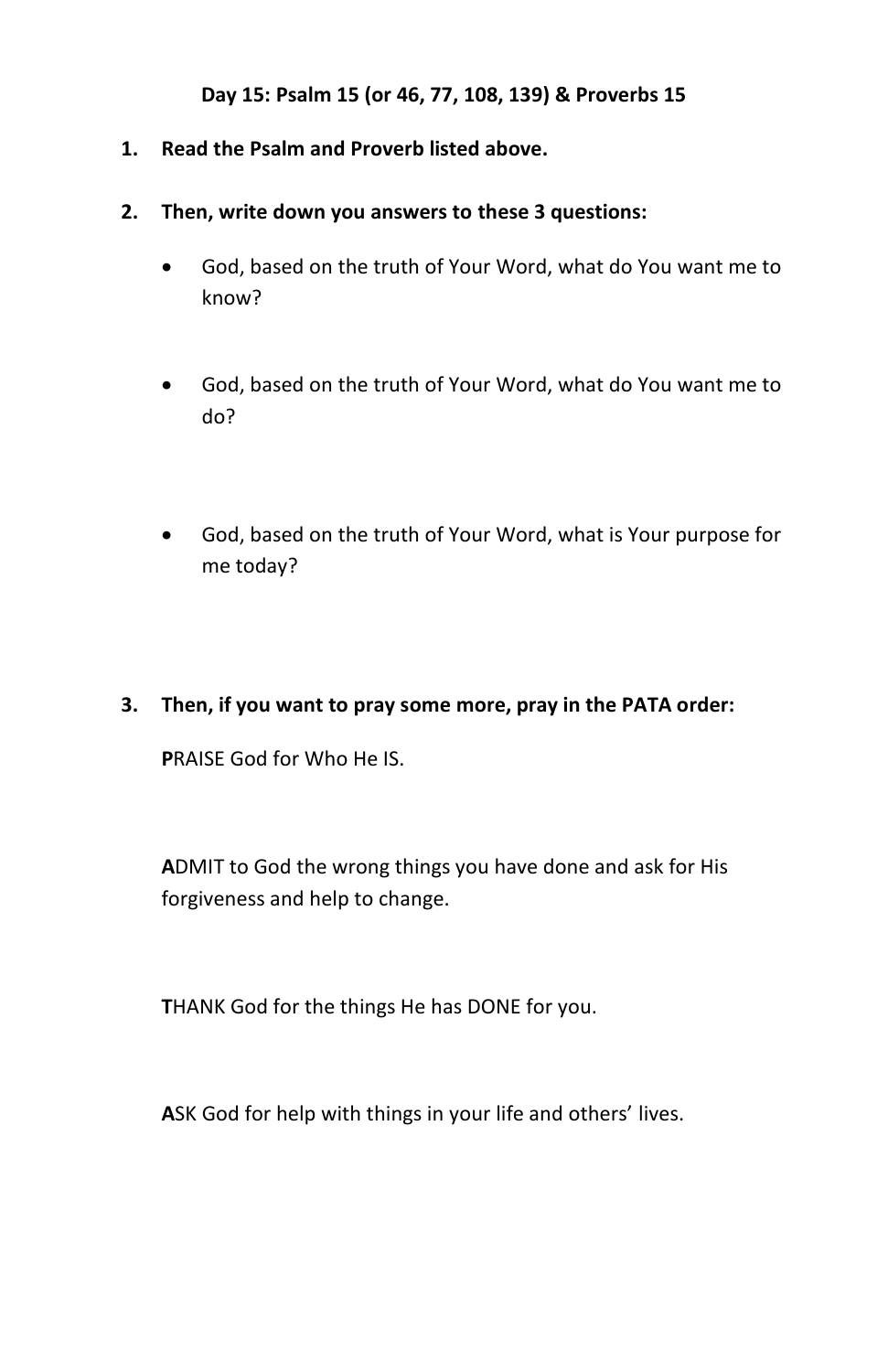#### **Day 16: Psalm 16 (or 47, 78, 109, 140) & Proverbs 16**

- **1. Read the Psalm and Proverb listed above.**
- **2. Then, write down you answers to these 3 questions:**
	- God, based on the truth of Your Word, what do You want me to know?
	- God, based on the truth of Your Word, what do You want me to do?
	- God, based on the truth of Your Word, what is Your purpose for me today?
- **3. Then, if you want to pray some more, pray in the PATA order:**

**P**RAISE God for Who He IS.

**A**DMIT to God the wrong things you have done and ask for His forgiveness and help to change.

**T**HANK God for the things He has DONE for you.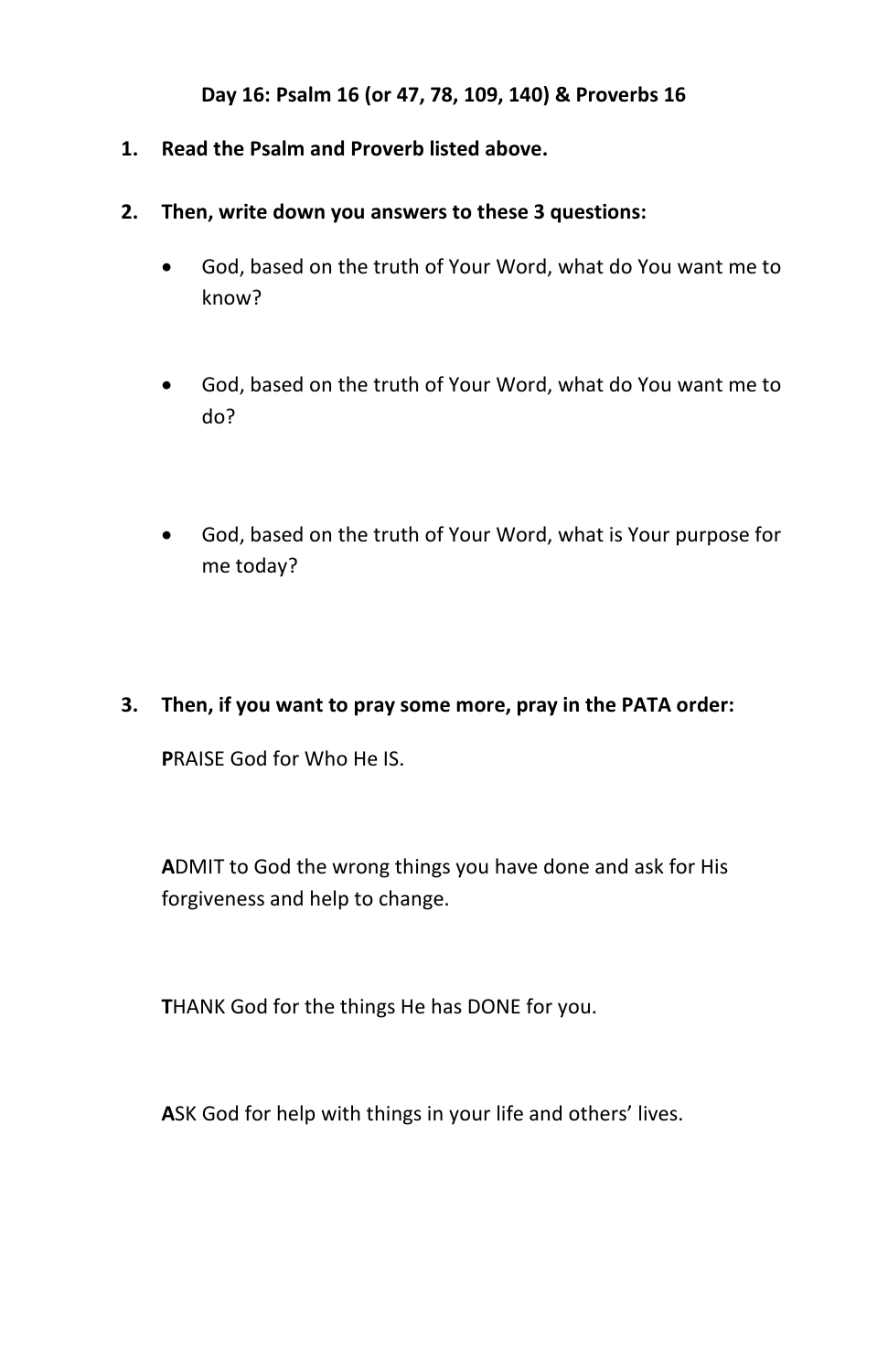#### **Day 17: Psalm 17 (or 48, 79, 110, 141) & Proverbs 17**

- **1. Read the Psalm and Proverb listed above.**
- **2. Then, write down you answers to these 3 questions:**
	- God, based on the truth of Your Word, what do You want me to know?
	- God, based on the truth of Your Word, what do You want me to do?
	- God, based on the truth of Your Word, what is Your purpose for me today?
- **3. Then, if you want to pray some more, pray in the PATA order:**

**P**RAISE God for Who He IS.

**A**DMIT to God the wrong things you have done and ask for His forgiveness and help to change.

**T**HANK God for the things He has DONE for you.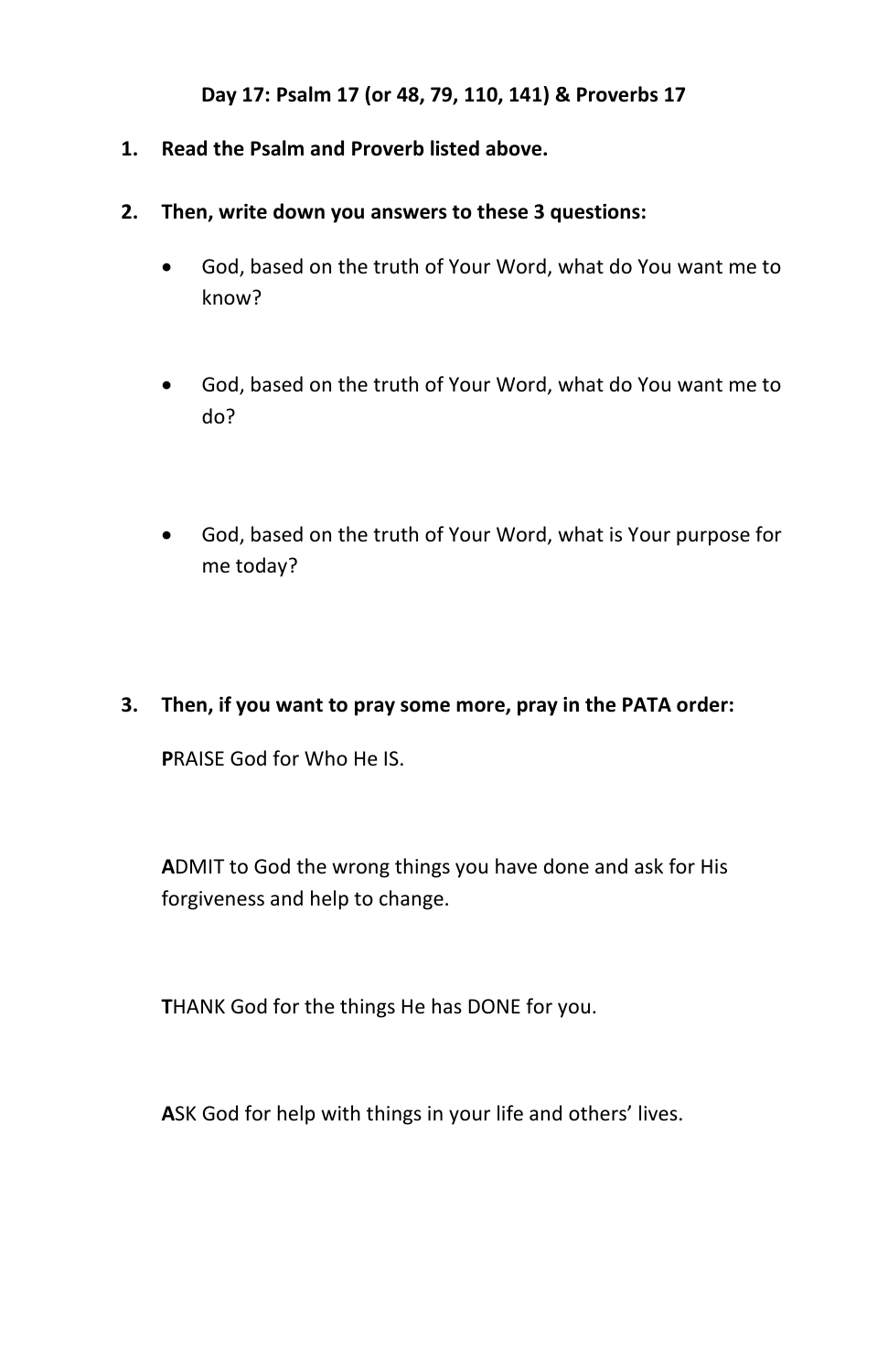#### **Day 18: Psalm 18 (or 49, 80, 111, 142) & Proverbs 18**

- **1. Read the Psalm and Proverb listed above.**
- **2. Then, write down you answers to these 3 questions:**
	- God, based on the truth of Your Word, what do You want me to know?
	- God, based on the truth of Your Word, what do You want me to do?
	- God, based on the truth of Your Word, what is Your purpose for me today?
- **3. Then, if you want to pray some more, pray in the PATA order:**

**P**RAISE God for Who He IS.

**A**DMIT to God the wrong things you have done and ask for His forgiveness and help to change.

**T**HANK God for the things He has DONE for you.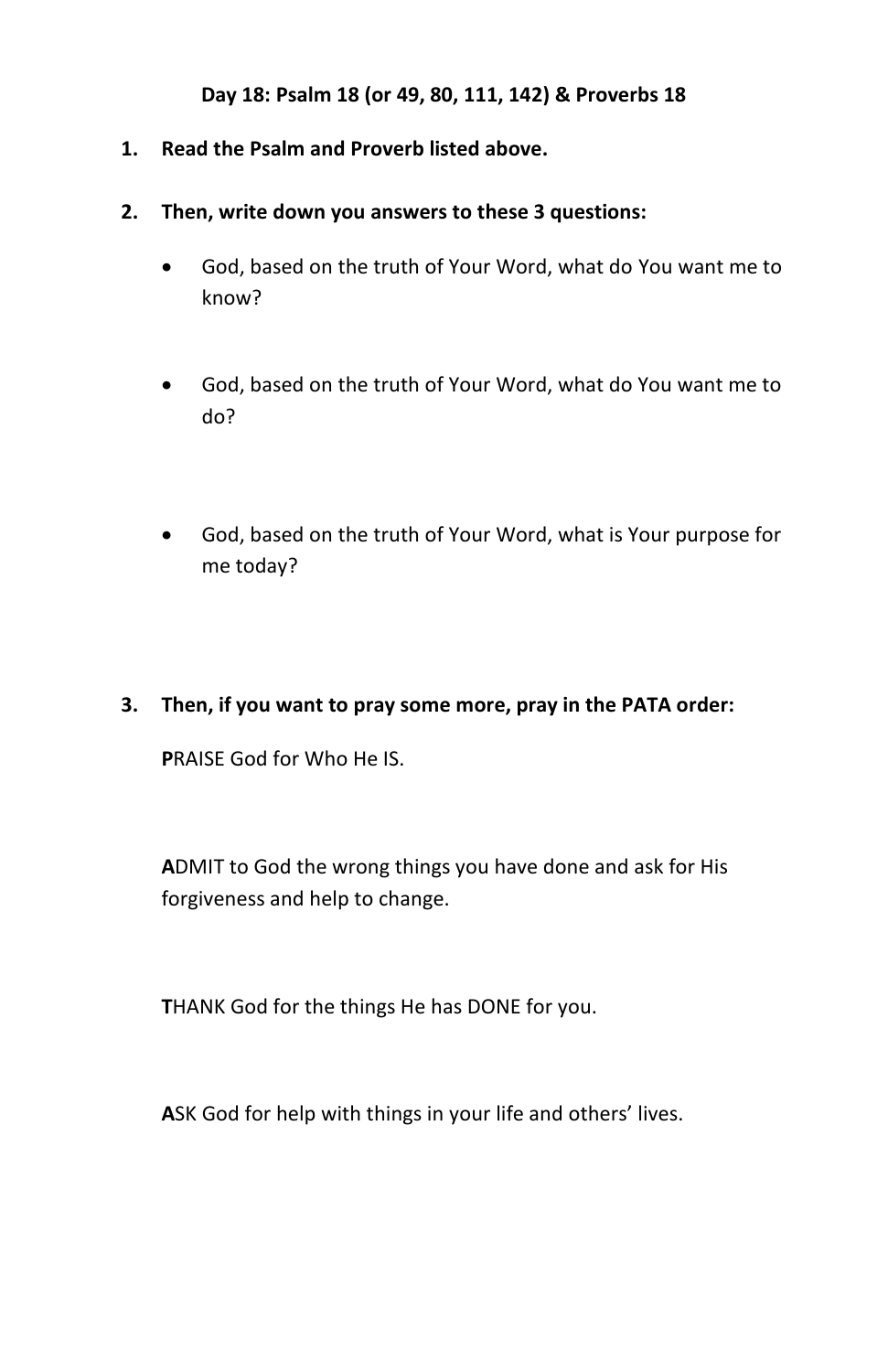#### **Day 19: Psalm 19 (or 50, 81, 112, 143) & Proverbs 19**

- **1. Read the Psalm and Proverb listed above.**
- **2. Then, write down you answers to these 3 questions:**
	- God, based on the truth of Your Word, what do You want me to know?
	- God, based on the truth of Your Word, what do You want me to do?
	- God, based on the truth of Your Word, what is Your purpose for me today?
- **3. Then, if you want to pray some more, pray in the PATA order:**

**P**RAISE God for Who He IS.

**A**DMIT to God the wrong things you have done and ask for His forgiveness and help to change.

**T**HANK God for the things He has DONE for you.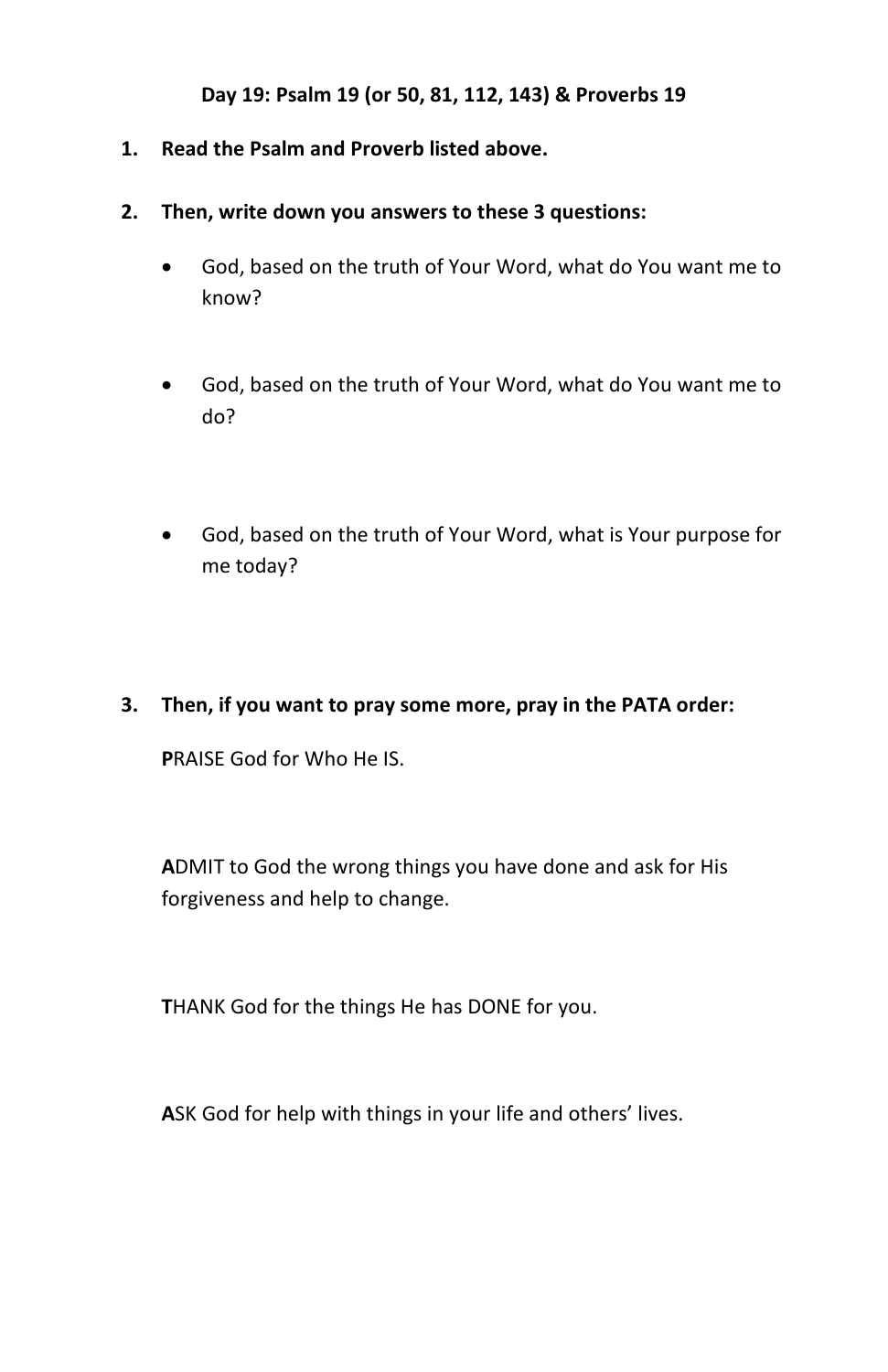#### **Day 20: Psalm 20 (or 51, 82, 113, 144) & Proverbs 20**

- **1. Read the Psalm and Proverb listed above.**
- **2. Then, write down you answers to these 3 questions:**
	- God, based on the truth of Your Word, what do You want me to know?
	- God, based on the truth of Your Word, what do You want me to do?
	- God, based on the truth of Your Word, what is Your purpose for me today?
- **3. Then, if you want to pray some more, pray in the PATA order:**

**P**RAISE God for Who He IS.

**A**DMIT to God the wrong things you have done and ask for His forgiveness and help to change.

**T**HANK God for the things He has DONE for you.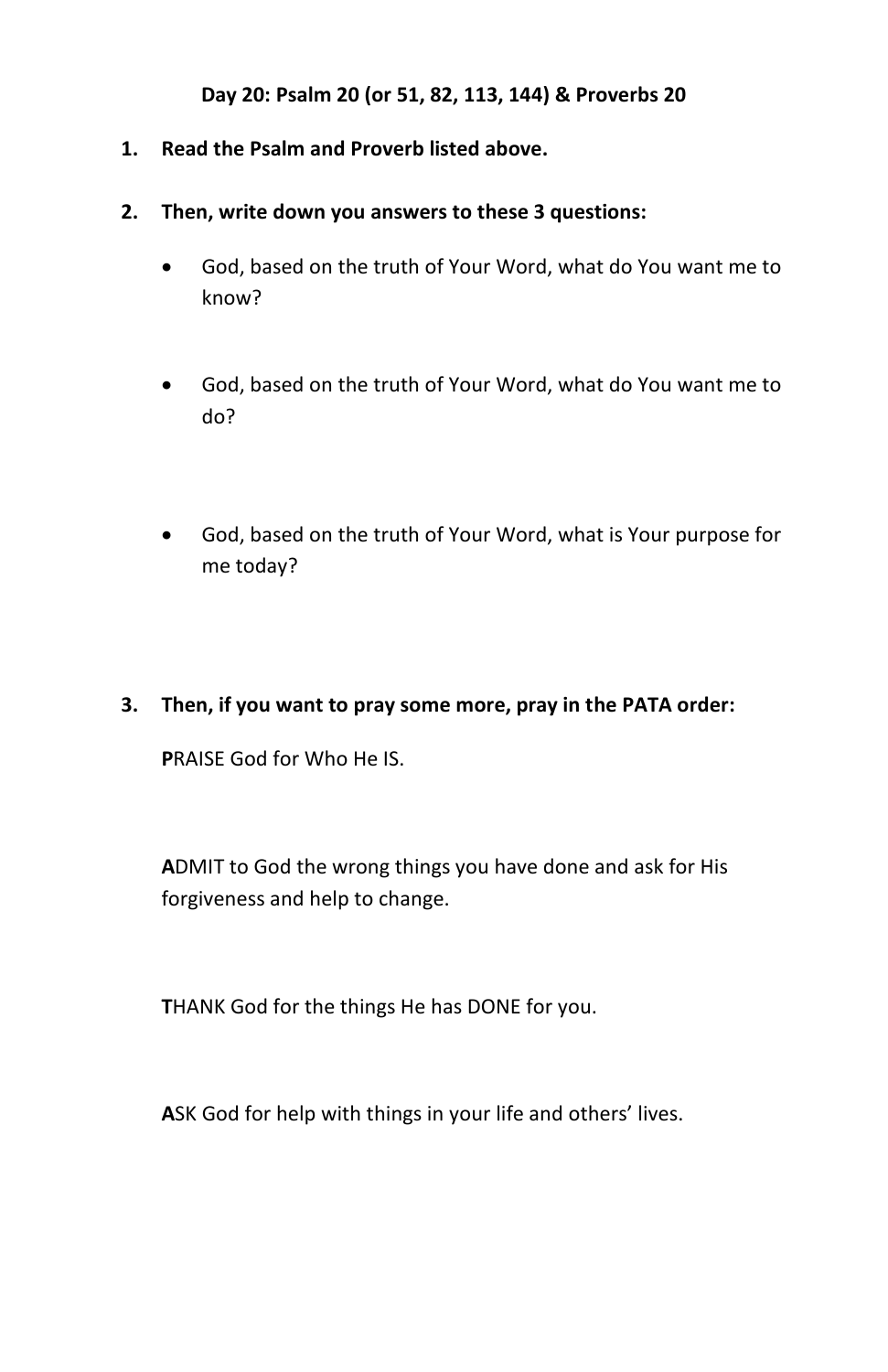#### **Day 21: Psalm 21 (or 52, 83, 114, 145) & Proverbs 21**

- **1. Read the Psalm and Proverb listed above.**
- **2. Then, write down you answers to these 3 questions:**
	- God, based on the truth of Your Word, what do You want me to know?
	- God, based on the truth of Your Word, what do You want me to do?
	- God, based on the truth of Your Word, what is Your purpose for me today?
- **3. Then, if you want to pray some more, pray in the PATA order:**

**P**RAISE God for Who He IS.

**A**DMIT to God the wrong things you have done and ask for His forgiveness and help to change.

**T**HANK God for the things He has DONE for you.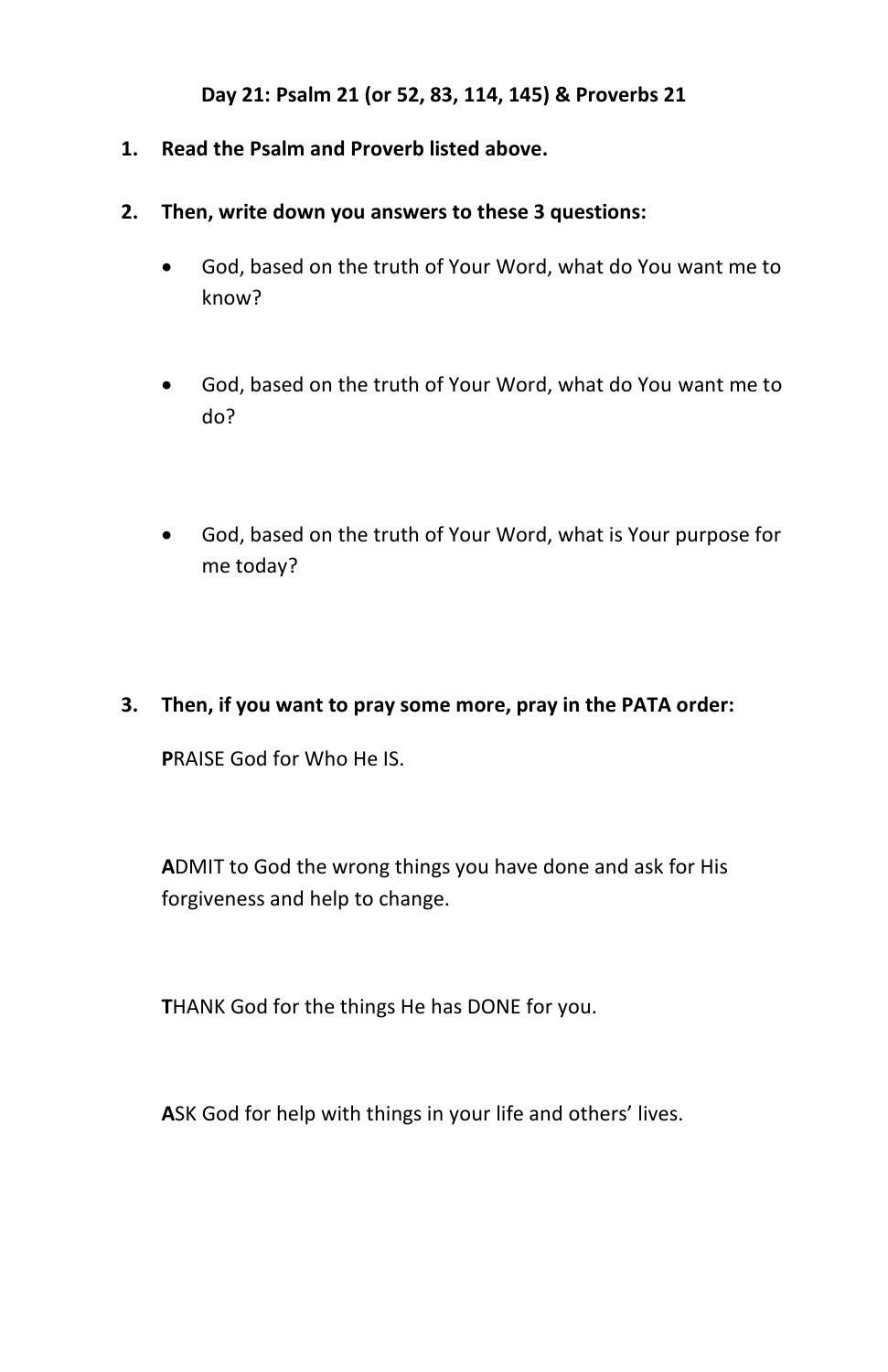#### **Day 22: Psalm 22 (or 53, 84, 115, 146) & Proverbs 22**

- **1. Read the Psalm and Proverb listed above.**
- **2. Then, write down you answers to these 3 questions:**
	- God, based on the truth of Your Word, what do You want me to know?
	- God, based on the truth of Your Word, what do You want me to do?
	- God, based on the truth of Your Word, what is Your purpose for me today?
- **3. Then, if you want to pray some more, pray in the PATA order:**

**P**RAISE God for Who He IS.

**A**DMIT to God the wrong things you have done and ask for His forgiveness and help to change.

**T**HANK God for the things He has DONE for you.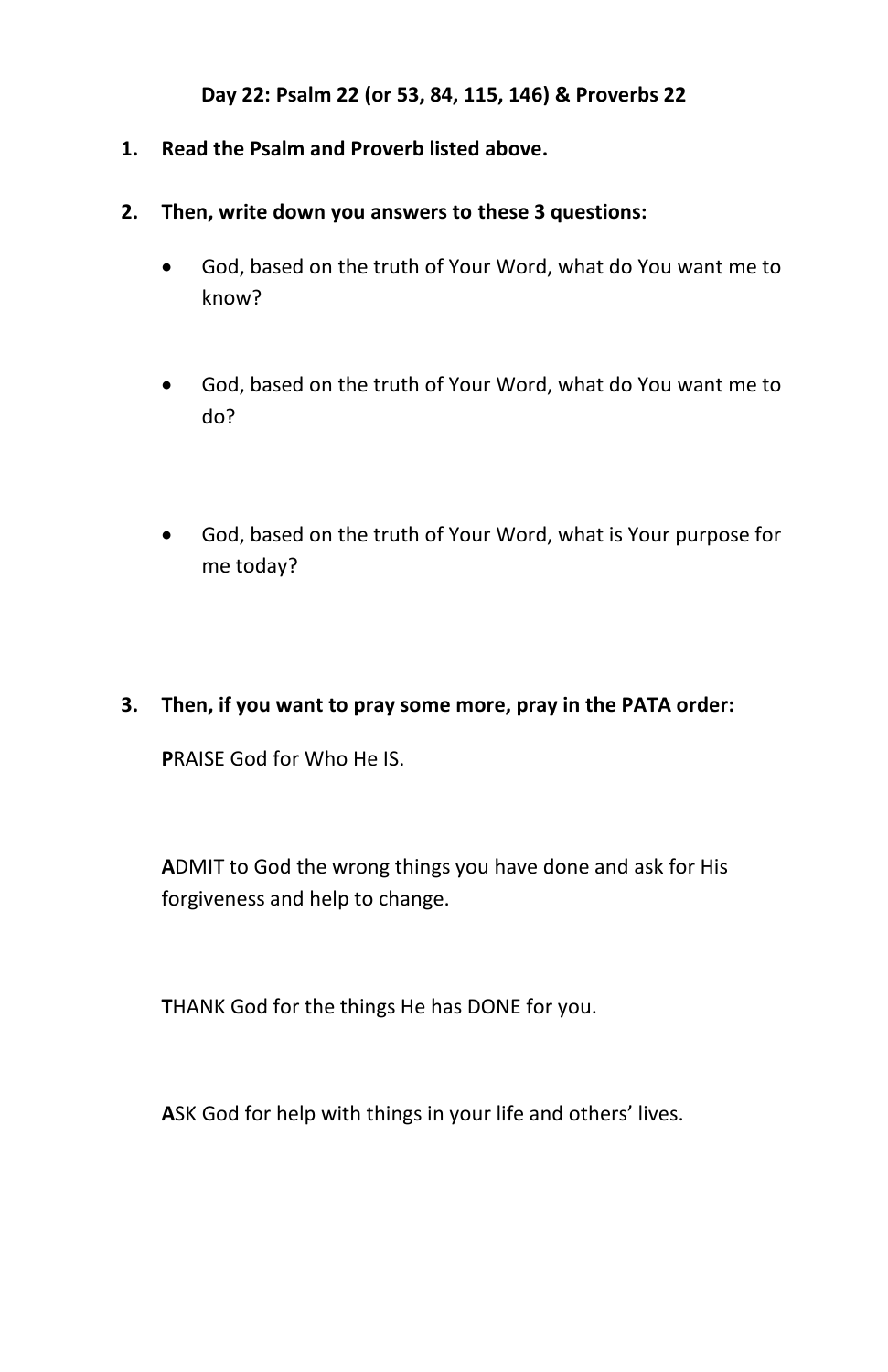#### **Day 23: Psalm 23 (or 54, 85, 116, 147) & Proverbs 23**

- **1. Read the Psalm and Proverb listed above.**
- **2. Then, write down you answers to these 3 questions:**
	- God, based on the truth of Your Word, what do You want me to know?
	- God, based on the truth of Your Word, what do You want me to do?
	- God, based on the truth of Your Word, what is Your purpose for me today?
- **3. Then, if you want to pray some more, pray in the PATA order:**

**P**RAISE God for Who He IS.

**A**DMIT to God the wrong things you have done and ask for His forgiveness and help to change.

**T**HANK God for the things He has DONE for you.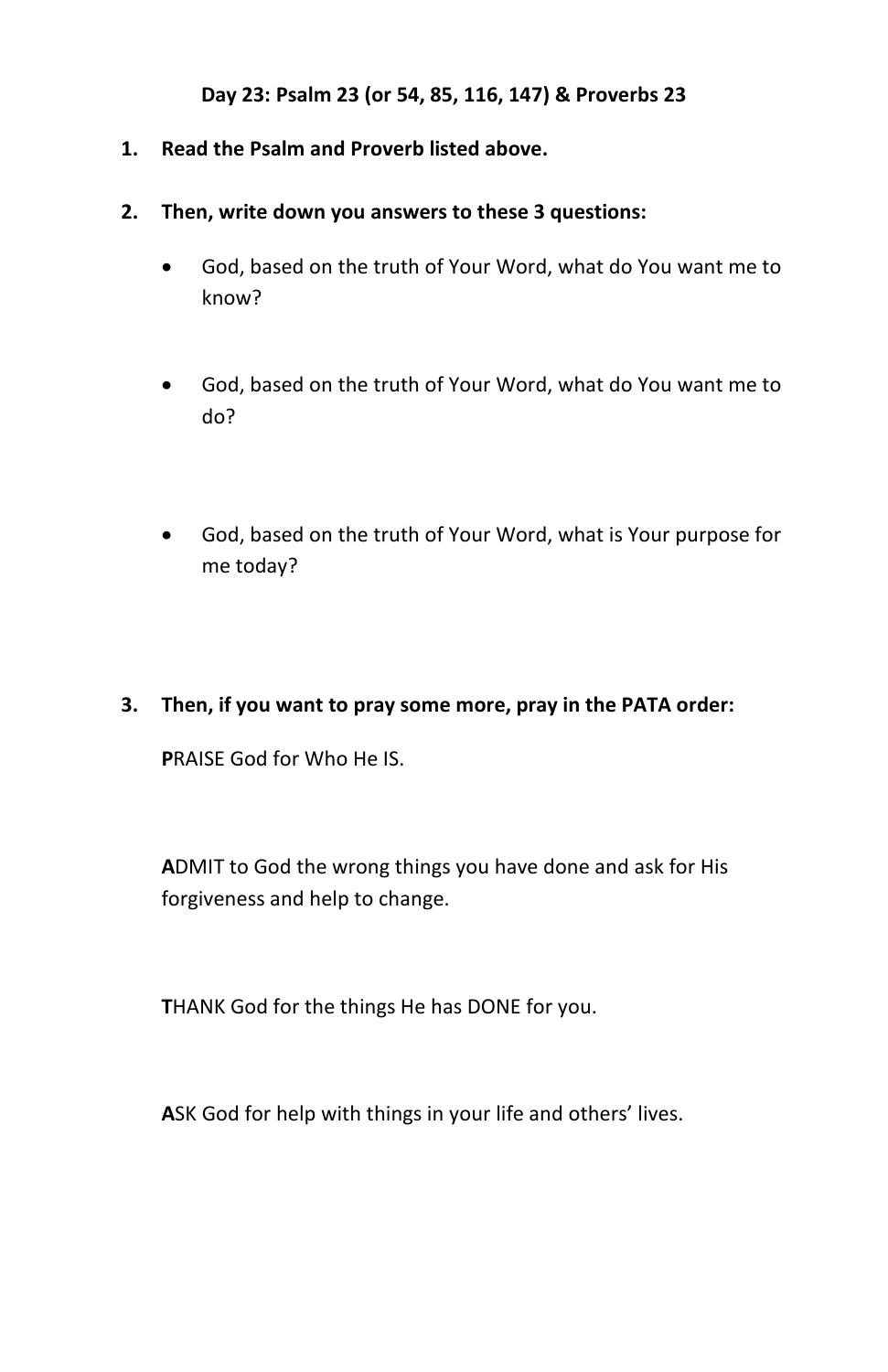#### **Day 24: Psalm 24 (or 55, 86, 117, 148) & Proverbs 24**

- **1. Read the Psalm and Proverb listed above.**
- **2. Then, write down you answers to these 3 questions:**
	- God, based on the truth of Your Word, what do You want me to know?
	- God, based on the truth of Your Word, what do You want me to do?
	- God, based on the truth of Your Word, what is Your purpose for me today?
- **3. Then, if you want to pray some more, pray in the PATA order:**

**P**RAISE God for Who He IS.

**A**DMIT to God the wrong things you have done and ask for His forgiveness and help to change.

**T**HANK God for the things He has DONE for you.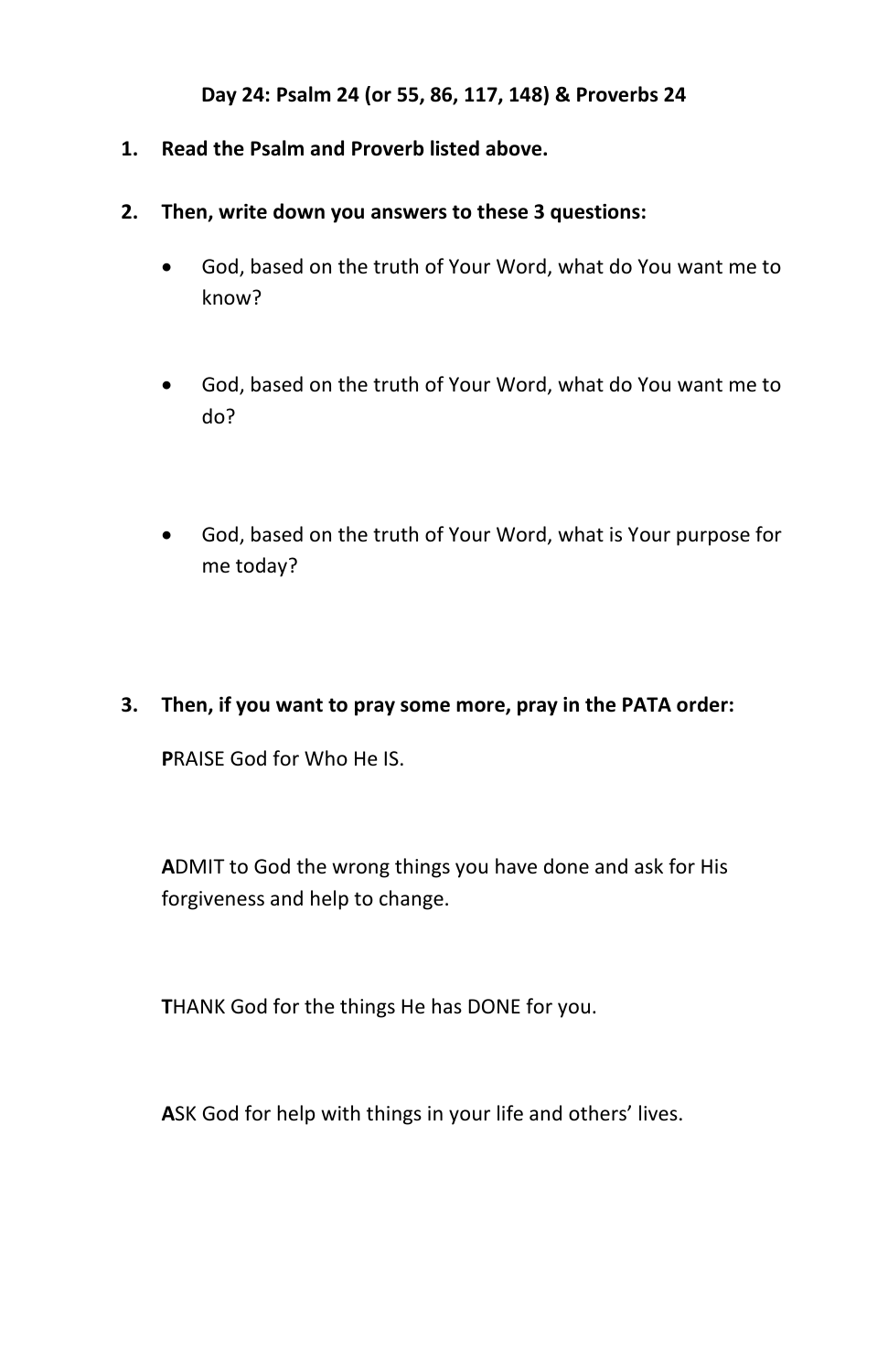#### **Day 25: Psalm 25 (or 56, 87, 118, 149) & Proverbs 25**

- **1. Read the Psalm and Proverb listed above.**
- **2. Then, write down you answers to these 3 questions:**
	- God, based on the truth of Your Word, what do You want me to know?
	- God, based on the truth of Your Word, what do You want me to do?
	- God, based on the truth of Your Word, what is Your purpose for me today?
- **3. Then, if you want to pray some more, pray in the PATA order:**

**P**RAISE God for Who He IS.

**A**DMIT to God the wrong things you have done and ask for His forgiveness and help to change.

**T**HANK God for the things He has DONE for you.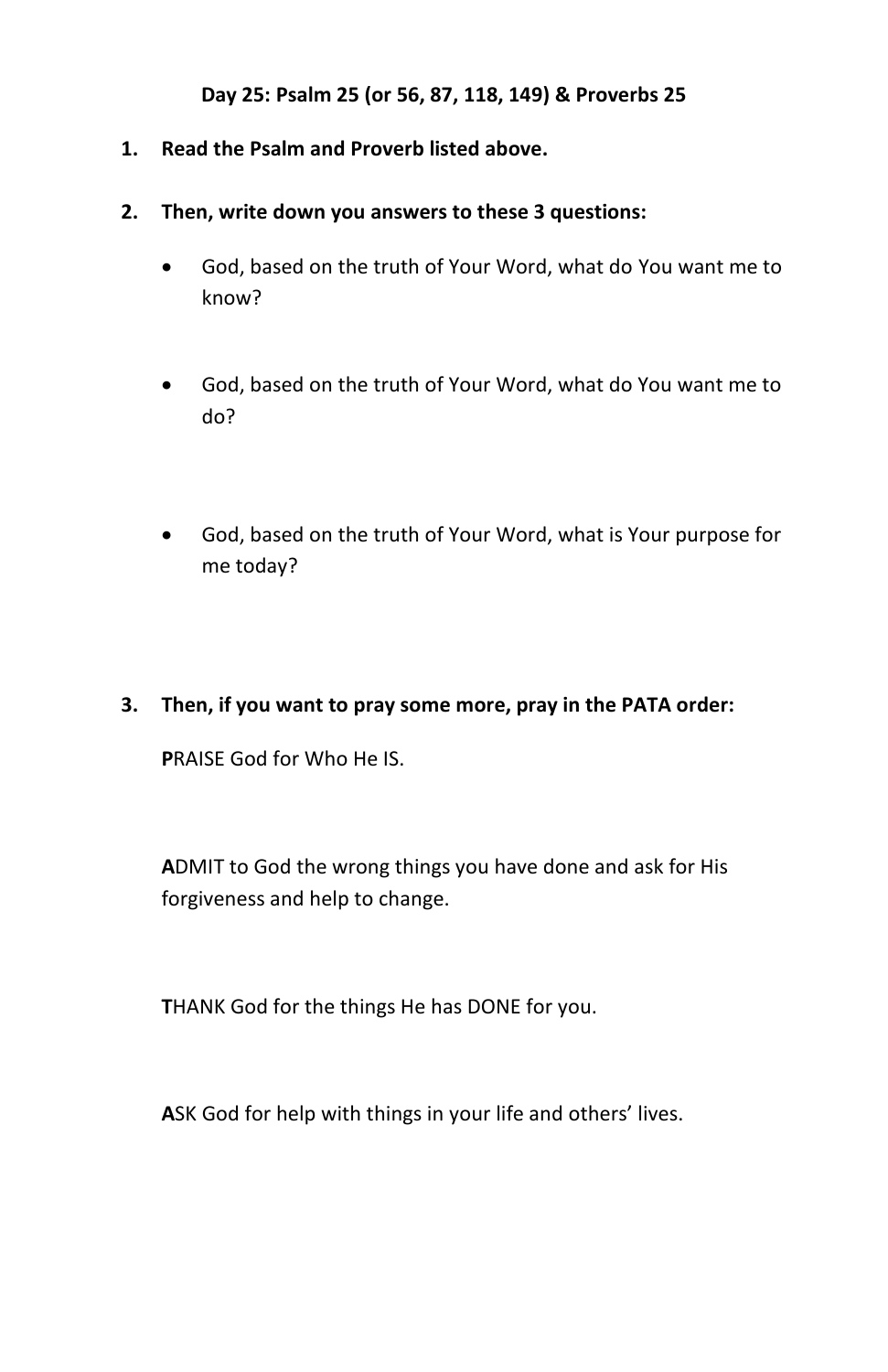#### **Day 26: Psalm 26 (or 57, 88, 119, 150) & Proverbs 26**

- **1. Read the Psalm and Proverb listed above.**
- **2. Then, write down you answers to these 3 questions:**
	- God, based on the truth of Your Word, what do You want me to know?
	- God, based on the truth of Your Word, what do You want me to do?
	- God, based on the truth of Your Word, what is Your purpose for me today?
- **3. Then, if you want to pray some more, pray in the PATA order:**

**P**RAISE God for Who He IS.

**A**DMIT to God the wrong things you have done and ask for His forgiveness and help to change.

**T**HANK God for the things He has DONE for you.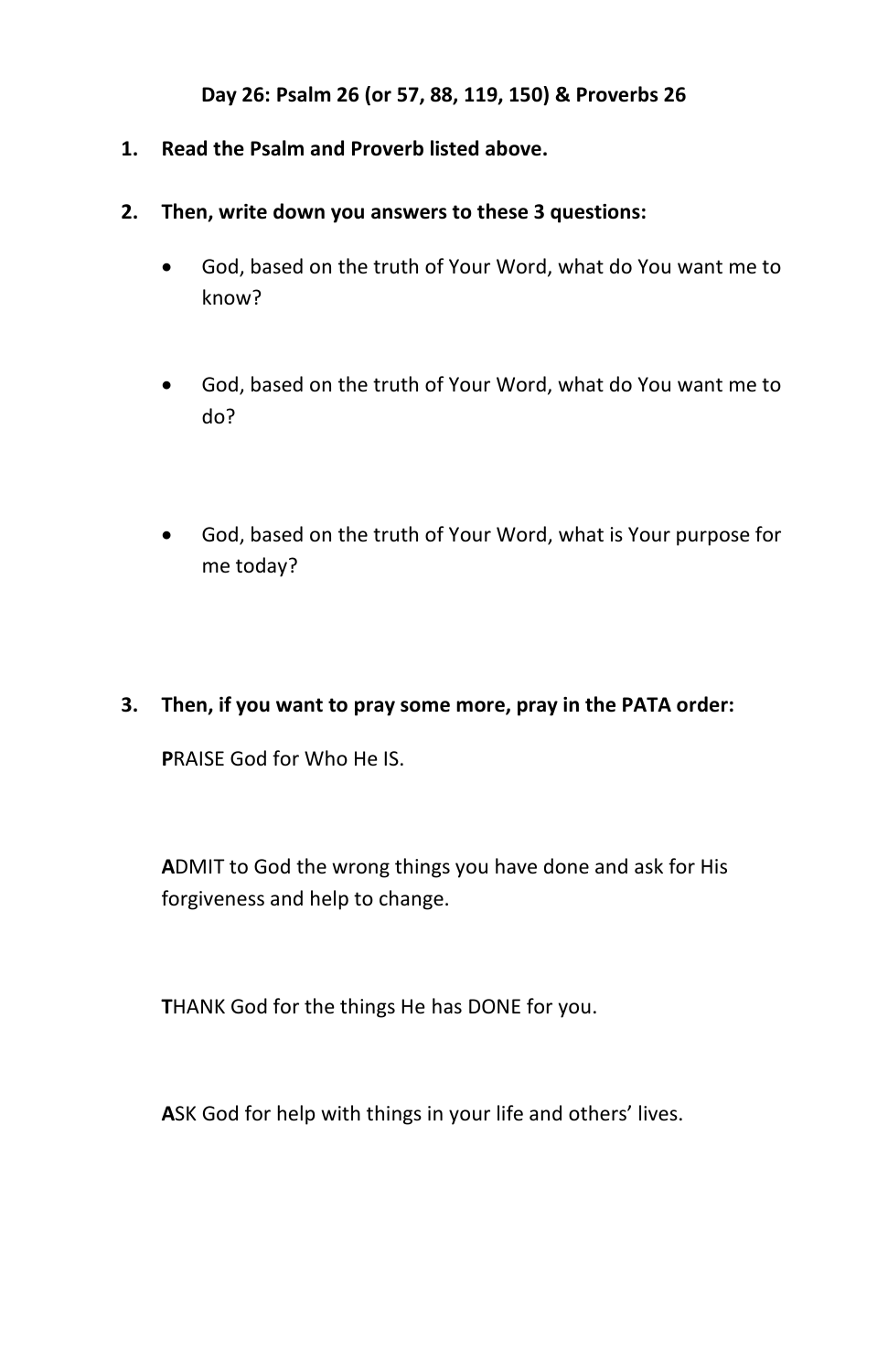## **Day 27: Psalm 27 (or 58, 89, 120) & Proverbs 27**

- **1. Read the Psalm and Proverb listed above.**
- **2. Then, write down you answers to these 3 questions:**
	- God, based on the truth of Your Word, what do You want me to know?
	- God, based on the truth of Your Word, what do You want me to do?
	- God, based on the truth of Your Word, what is Your purpose for me today?
- **3. Then, if you want to pray some more, pray in the PATA order:**

**P**RAISE God for Who He IS.

**A**DMIT to God the wrong things you have done and ask for His forgiveness and help to change.

**T**HANK God for the things He has DONE for you.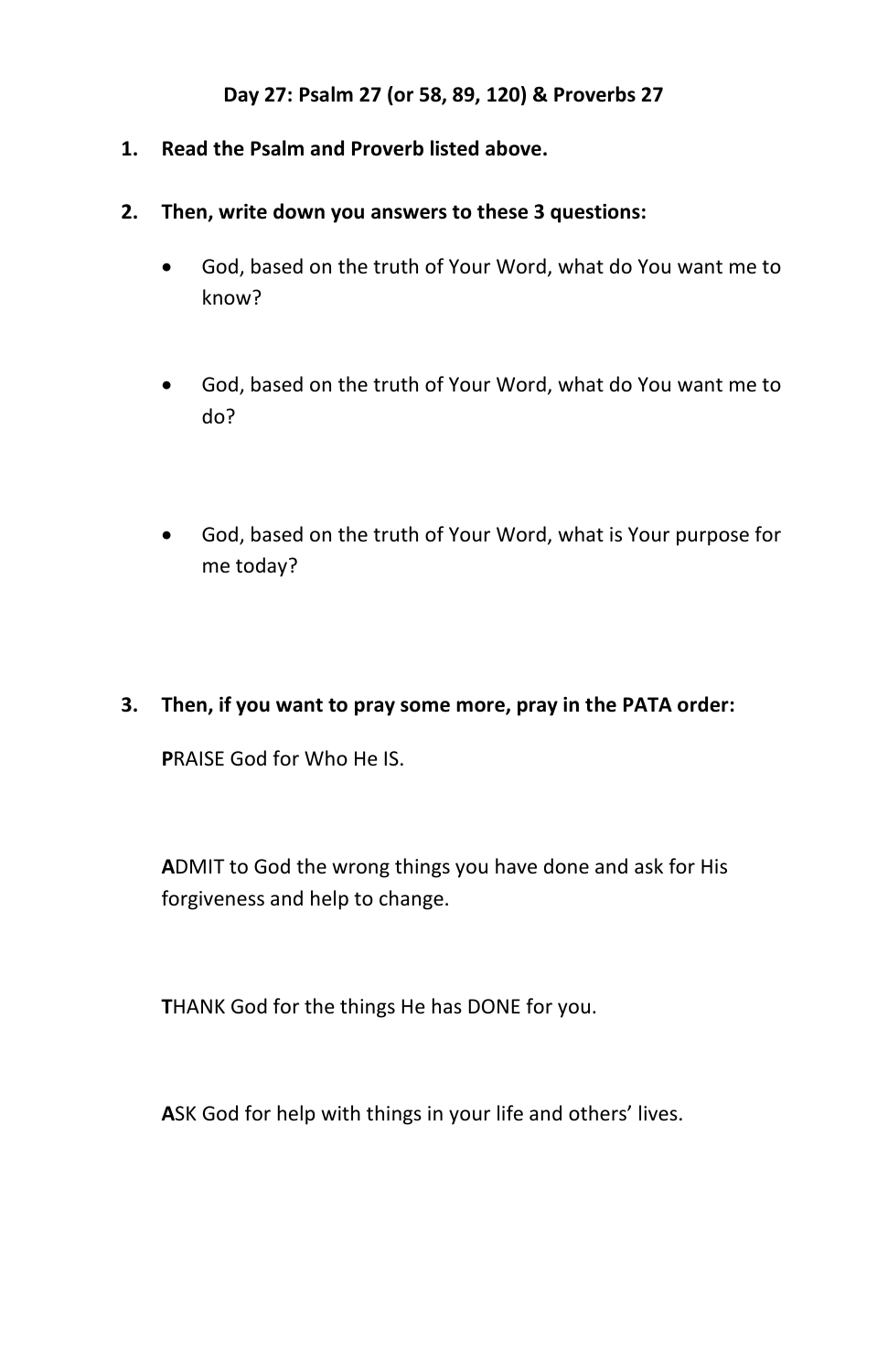## **Day 28: Psalm 28 (or 59, 90, 121) & Proverbs 28**

- **1. Read the Psalm and Proverb listed above.**
- **2. Then, write down you answers to these 3 questions:**
	- God, based on the truth of Your Word, what do You want me to know?
	- God, based on the truth of Your Word, what do You want me to do?
	- God, based on the truth of Your Word, what is Your purpose for me today?
- **3. Then, if you want to pray some more, pray in the PATA order:**

**P**RAISE God for Who He IS.

**A**DMIT to God the wrong things you have done and ask for His forgiveness and help to change.

**T**HANK God for the things He has DONE for you.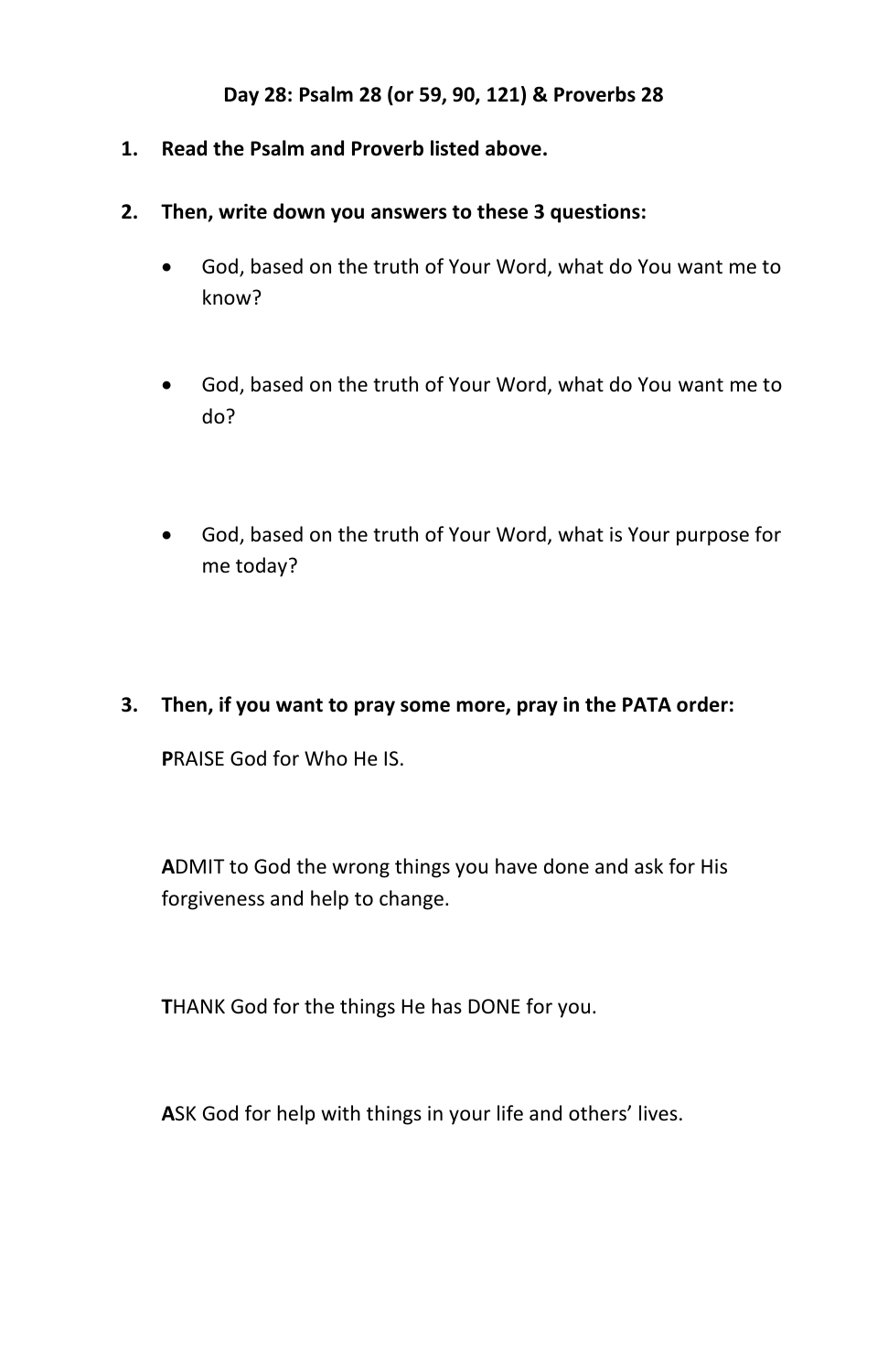## **Day 29: Psalm 29 (or 60, 91, 122) & Proverbs 29**

- **1. Read the Psalm and Proverb listed above.**
- **2. Then, write down you answers to these 3 questions:**
	- God, based on the truth of Your Word, what do You want me to know?
	- God, based on the truth of Your Word, what do You want me to do?
	- God, based on the truth of Your Word, what is Your purpose for me today?
- **3. Then, if you want to pray some more, pray in the PATA order:**

**P**RAISE God for Who He IS.

**A**DMIT to God the wrong things you have done and ask for His forgiveness and help to change.

**T**HANK God for the things He has DONE for you.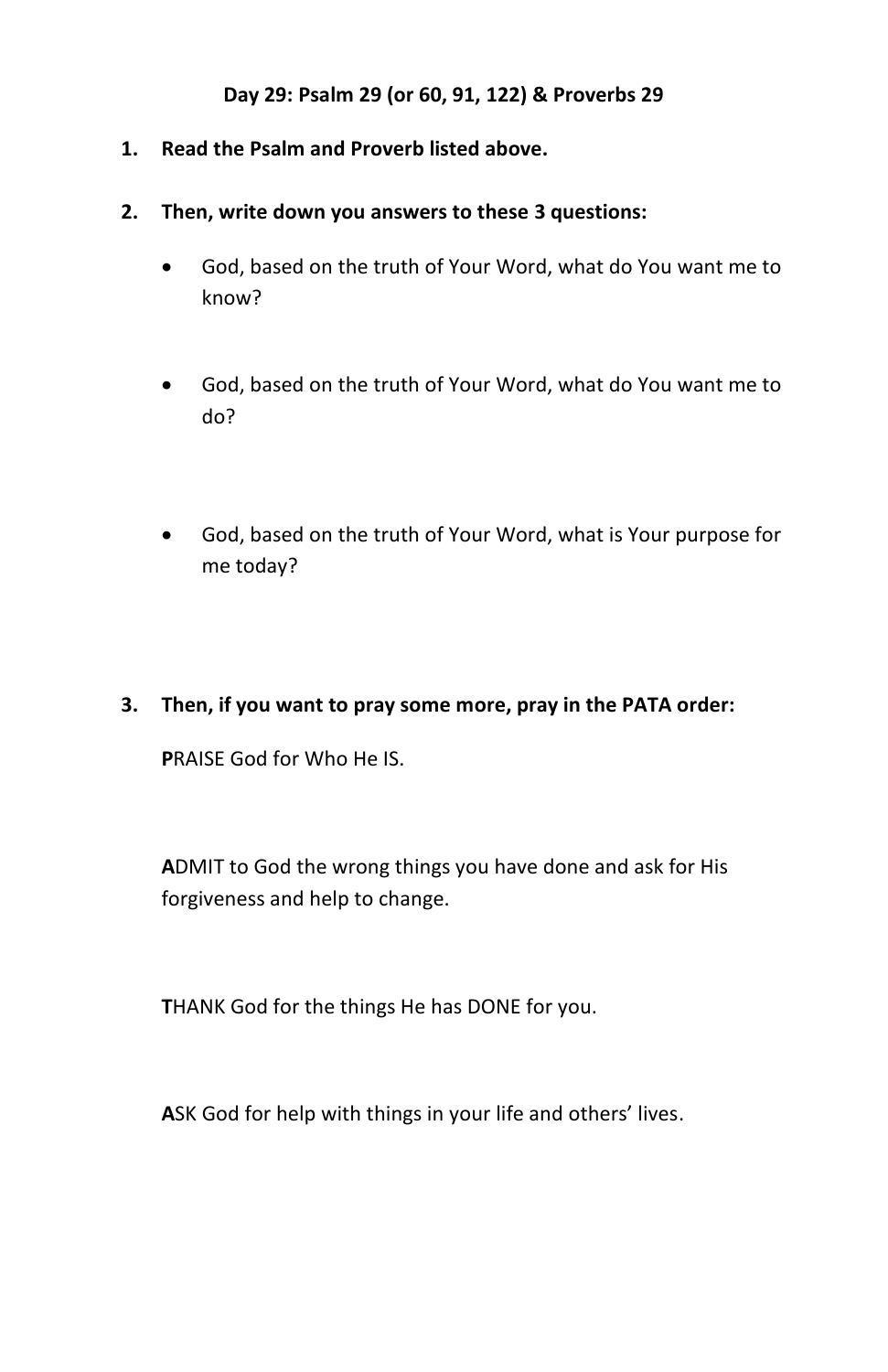## **Day 30: Psalm 30 (or 61, 92, 123) & Proverbs 30**

- **1. Read the Psalm and Proverb listed above.**
- **2. Then, write down you answers to these 3 questions:**
	- God, based on the truth of Your Word, what do You want me to know?
	- God, based on the truth of Your Word, what do You want me to do?
	- God, based on the truth of Your Word, what is Your purpose for me today?
- **3. Then, if you want to pray some more, pray in the PATA order:**

**P**RAISE God for Who He IS.

**A**DMIT to God the wrong things you have done and ask for His forgiveness and help to change.

**T**HANK God for the things He has DONE for you.